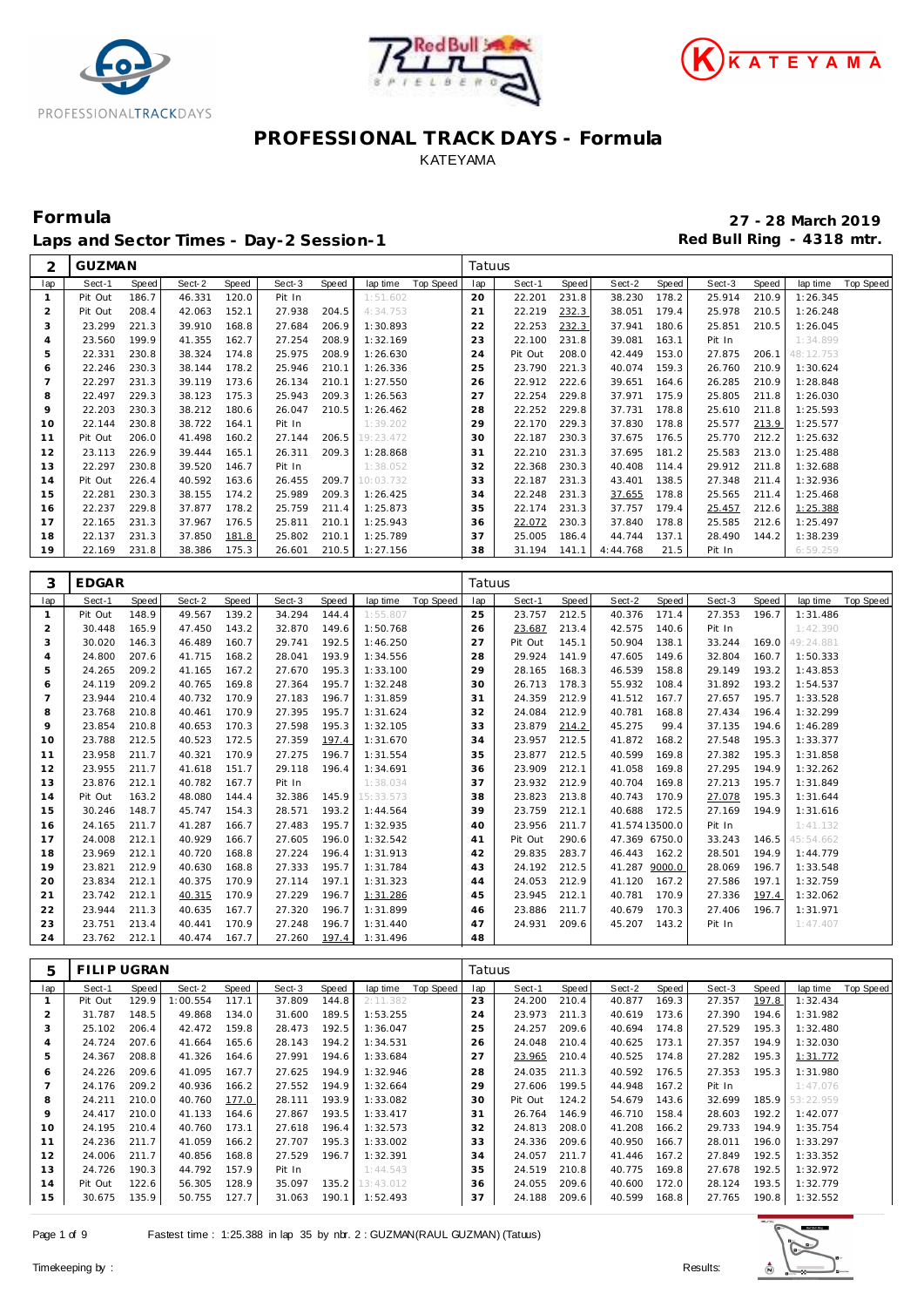





|       | Laps and Sector Times - Day-2 Session-1 |       |              |         |        |         |          |    |              |       |                  |       |        |       | Red Bull Ring - 4318 mtr. |
|-------|-----------------------------------------|-------|--------------|---------|--------|---------|----------|----|--------------|-------|------------------|-------|--------|-------|---------------------------|
| 16    | 25.149                                  | 204.0 | 45.260 157.4 |         | 28.459 | 193.9   | 1:38.868 | 38 | 24.215 210.0 |       | 41.449           | 167.2 | 27.621 | 194.9 | 1:33.285                  |
| $-17$ | 24.310                                  | 210.4 | 41.572       | 165.1   | 29.195 | 193.5   | 1:35.077 | 39 | 25.908       | 178.9 | 44.521 161.2     |       | 30.175 | 182.1 | 1:40.604                  |
| 18    | 24.401                                  | 211.7 | 41.557       | 166.2   | 27.817 | 195.7   | 1:33.775 | 40 | 24.403       | 212.1 | 40.905           | 165.1 | 27.646 | 194.9 | 1:32.954                  |
| 19    | 24.176                                  | 211.7 | 40.833       | 168.2   | 27.553 | 196.4   | 1:32.562 | 41 | 24.023 211.7 |       | 40.597           | 168.2 | 27.444 | 194.9 | 1:32.064                  |
| 20    | 24.037                                  | 211.7 | 40.709       | 174.2   | 27.277 | 195.3   | 1:32.023 | 42 | 24.035       | 210.8 | 40.773           | 169.3 | 27.780 | 193.5 | 1:32.588                  |
| 21    | 24.012                                  | 211.7 | 40.511       | 169.3   | 27.425 | $196.4$ | 1:31.948 | 43 | 24.039       | 210.4 | $5:03.266$ 121.1 |       | Pit In |       | 6:05.818                  |
| 22    | 24.059                                  | 211.7 | 40.532       | $170.3$ | 27.764 | 194.9   | 1:32.355 | 44 |              |       |                  |       |        |       |                           |

| 8              | RACEGP 1 |       |        |       |        |       |           |           | Tatuus |         |       |        |       |        |       |           |           |
|----------------|----------|-------|--------|-------|--------|-------|-----------|-----------|--------|---------|-------|--------|-------|--------|-------|-----------|-----------|
| lap            | Sect-1   | Speed | Sect-2 | Speed | Sect-3 | Speed | lap time  | Top Speed | lap    | Sect-1  | Speed | Sect-2 | Speed | Sect-3 | Speed | lap time  | Top Speed |
| $\mathbf{1}$   | Pit Out  | 137.9 | 50.357 | 141.4 | 31.596 | 170.1 | 1:55.335  |           | 33     | 23.920  | 211.7 | 40.423 | 178.2 | 27.345 | 196.4 | 1:31.688  |           |
| $\overline{2}$ | 28.010   | 170.4 | 44.644 | 155.6 | 29.473 | 190.8 | 1:42.127  |           | 34     | 23.869  | 211.3 | 40.694 | 177.6 | 27.378 | 196.0 | 1:31.941  |           |
| 3              | 25.121   | 189.3 | 41.719 | 171.4 | 27.818 | 195.7 | 1:34.658  |           | 35     | 23.967  | 212.5 | 40.598 | 178.8 | 27.349 | 197.1 | 1:31.914  |           |
| $\overline{4}$ | 24.203   | 210.4 | 41.044 | 174.2 | 27.522 | 195.7 | 1:32.769  |           | 36     | 23.846  | 212.5 | 40.535 | 178.8 | Pit In |       | 1:36.712  |           |
| 5              | 24.020   | 210.4 | 40.802 | 177.0 | 27.303 | 196.7 | 1:32.125  |           | 37     | Pit Out | 111.2 | 56.537 | 135.3 | 34.147 | 157.2 | 49:48.592 |           |
| 6              | 23.885   | 210.8 | 40.662 | 178.8 | 27.232 | 196.7 | 1:31.779  |           | 38     | 29.522  | 163.2 | 44.308 | 166.2 | 28.568 | 193.9 | 1:42.398  |           |
| $\overline{7}$ | 23.862   | 210.4 | 40.708 | 178.8 | 27.128 | 197.8 | 1:31.698  |           | 39     | 24.523  | 210.4 | 41.223 | 174.2 | 27.703 | 196.4 | 1:33.449  |           |
| 8              | 23.876   | 211.3 | 40.437 | 180.0 | 27.100 | 197.4 | 1:31.413  |           | 40     | 24.126  | 210.8 | 40.683 | 177.6 | 27.352 | 196.0 | 1:32.161  |           |
| 9              | 23.936   | 210.8 | 40.423 | 180.6 | 27.134 | 197.8 | 1:31.493  |           | 41     | 24.237  | 210.8 | 40.467 | 181.2 | 27.211 | 196.0 | 1:31.915  |           |
| 10             | 23.985   | 210.4 | 40.405 | 180.0 | 27.093 | 196.4 | 1:31.483  |           | 42     | 23.983  | 210.4 | 40.395 | 179.4 | 27.127 | 196.4 | 1:31.505  |           |
| 11             | 23.980   | 210.4 | 40.491 | 181.2 | 27.140 | 197.1 | 1:31.611  |           | 43     | 24.009  | 210.8 | 40.487 | 180.6 | 26.976 | 197.1 | 1:31.472  |           |
| 12             | 23.879   | 210.8 | 40.839 | 178.2 | Pit In |       | 1:37.427  |           | 44     | 23.885  | 212.1 | 41.213 | 178.8 | 27.104 | 196.4 | 1:32.202  |           |
| 13             | Pit Out  | 147.5 | 45.554 | 162.7 | 29.013 | 189.8 | 13:03.503 |           | 45     | 23.908  | 211.3 | 41.481 | 180.0 | 27.090 | 195.7 | 1:32.479  |           |
| 14             | 24.671   | 208.8 | 41.426 | 177.6 | 27.425 | 196.7 | 1:33.522  |           | 46     | 24.032  | 211.3 | 40.321 | 180.0 | 27.052 | 196.0 | 1:31.405  |           |
| 15             | 24.085   | 211.3 | 40.682 | 177.6 | 27.302 | 196.7 | 1:32.069  |           | 47     | 23.860  | 210.8 | 40.425 | 181.2 | 27.039 | 196.4 | 1:31.324  |           |
| 16             | 23.928   | 211.3 | 40.736 | 175.9 | 27.258 | 197.4 | 1:31.922  |           | 48     | 23.822  | 211.3 | 40.248 | 181.2 | 26.989 | 197.1 | 1:31.059  |           |
| 17             | 23.842   | 211.7 | 40.691 | 173.1 | 27.236 | 198.2 | 1:31.769  |           | 49     | 23.920  | 211.7 | 40.251 | 180.6 | 26.927 | 196.7 | 1:31.098  |           |
| 18             | 23.813   | 213.8 | 41.005 | 179.4 | 27.297 | 197.1 | 1:32.115  |           | 50     | 26.025  | 208.4 | 40.812 | 180.6 | Pit In |       | 1:39.191  |           |
| 19             | 23.863   | 211.3 | 40.732 | 180.6 | 27.168 | 196.7 | 1:31.763  |           | 51     | Pit Out | 115.5 | 53.882 | 145.9 | 33.984 | 162.4 | 12:31.491 |           |
| 20             | 23.916   | 211.3 | 40.650 | 178.2 | 27.240 | 196.4 | 1:31.806  |           | 52     | 28.097  | 165.9 | 44.037 | 165.6 | 28.507 | 195.7 | 1:40.641  |           |
| 21             | 23.816   | 212.1 | 40.633 | 179.4 | 27.253 | 197.1 | 1:31.702  |           | 53     | 24.550  | 208.4 | 41.262 | 172.0 | 27.899 | 194.9 | 1:33.711  |           |
| 22             | 23.879   | 211.7 | 40.411 | 178.2 | 27.253 | 196.7 | 1:31.543  |           | 54     | 24.209  | 209.2 | 41.095 | 177.0 | 27.493 | 196.7 | 1:32.797  |           |
| 23             | 23.809   | 212.1 | 40.614 | 178.8 | Pit In |       | 1:44.715  |           | 55     | 24.129  | 209.6 | 40.651 | 177.0 | 27.492 | 196.7 | 1:32.272  |           |
| 24             | Pit Out  | 144.3 | 45.299 | 164.6 | 28.975 | 190.1 | 12:54.831 |           | 56     | 24.065  | 211.7 | 40.694 | 174.8 | 27.321 | 198.2 | 1:32.080  |           |
| 25             | 24.707   | 206.4 | 42.073 | 174.8 | 27.582 | 196.0 | 1:34.362  |           | 57     | 23.997  | 210.4 | 40.608 | 180.0 | 27.189 | 196.4 | 1:31.794  |           |
| 26             | 24.067   | 210.8 | 40.887 | 176.5 | 27.457 | 196.4 | 1:32.411  |           | 58     | 23.868  | 211.3 | 40.527 | 177.6 | 27.267 | 196.4 | 1:31.662  |           |
| 27             | 23.928   | 210.8 | 41.044 | 172.5 | 27.568 | 196.0 | 1:32.540  |           | 59     | 23.971  | 211.3 | 40.601 | 181.2 | 27.324 | 194.9 | 1:31.896  |           |
| 28             | 23.916   | 210.8 | 41.145 | 181.2 | 27.381 | 196.0 | 1:32.442  |           | 60     | 23.944  | 210.4 | 40.360 | 181.8 | 27.114 | 197.1 | 1:31.418  |           |
| 29             | 23.929   | 211.7 | 40.614 | 177.0 | 27.516 | 196.0 | 1:32.059  |           | 61     | 23.986  | 210.0 | 40.388 | 180.6 | 27.173 | 196.7 | 1:31.547  |           |
| 30             | 23.916   | 210.8 | 40.639 | 177.0 | 27.342 | 196.4 | 1:31.897  |           | 62     | 23.889  | 210.8 | 42.053 | 177.6 | 27.265 | 197.1 | 1:33.207  |           |
| 31             | 23.883   | 211.3 | 40.798 | 177.6 | 27.447 | 195.3 | 1:32.128  |           | 63     | 23.898  | 211.3 | 40.803 | 177.6 | 27.200 | 197.8 | 1:31.901  |           |
| 32             | 23.988   | 210.8 | 40.623 | 180.6 | 27.415 | 196.4 | 1:32.026  |           | 64     | 23.913  | 211.7 | 41.089 | 163.1 | Pit In |       | 1:40.802  |           |

| 10             |         |       | PIETRO DELLI GUANTI |       |        |       |           |           | Tatuus |         |       |        |       |        |       |           |           |
|----------------|---------|-------|---------------------|-------|--------|-------|-----------|-----------|--------|---------|-------|--------|-------|--------|-------|-----------|-----------|
| lap            | Sect-1  | Speed | Sect-2              | Speed | Sect-3 | Speed | lap time  | Top Speed | lap    | Sect-1  | Speed | Sect-2 | Speed | Sect-3 | Speed | lap time  | Top Speed |
|                | Pit Out | 113.4 | 52.845              | 127.1 | 35.398 | 160.5 | 2:09.632  |           | 27     | 24.371  | 208.8 | 41.291 | 165.1 | 28.124 | 194.6 | 1:33.786  |           |
| 2              | 29.085  | 171.0 | 44.806              | 154.7 | 29.443 | 189.8 | 1:43.334  |           | 28     | 24.223  | 209.6 | 41.079 | 169.3 | 27.917 | 194.9 | 1:33.219  |           |
| 3              | 25.200  | 204.8 | 42.205              | 160.2 | 28.724 | 190.5 | 1:36.129  |           | 29     | 24.191  | 210.0 | 41.232 | 163.6 | 27.978 | 193.2 | 1:33.401  |           |
| $\overline{4}$ | 24.758  | 207.2 | 41.755              | 160.2 | 28.343 | 192.9 | 1:34.856  |           | 30     | 24.154  | 209.6 | 40.875 | 167.7 | 27.919 | 193.5 | 1:32.948  |           |
| 5              | 24.525  | 207.6 | 41.821              | 166.2 | 28.054 | 192.5 | 1:34.400  |           | 31     | 25.017  | 206.8 | 44.993 | 137.1 | Pit In |       | 1:53.527  |           |
| 6              | 24.387  | 208.0 | 41.766              | 165.6 | 28.257 | 192.9 | 1:34.410  |           | 32     | Pit Out | 98.7  | 55.928 | 121.6 | Pit In |       | 39:44.641 |           |
| $\overline{7}$ | 24.322  | 208.8 | 41.121              | 168.2 | 27.790 | 194.2 | 1:33.233  |           | 33     | Pit Out | 166.5 | 47.008 | 137.1 | 30.807 | 189.1 | 5:27.467  |           |
| 8              | 24.155  | 209.2 | 40.920              | 166.7 | 27.785 | 192.9 | 1:32.860  |           | 34     | 26.065  | 182.9 | 44.320 | 159.3 | 29.003 | 192.9 | 1:39.388  |           |
| 9              | 24.285  | 210.4 | 41.159              | 163.6 | 29.106 | 194.2 | 1:34.550  |           | 35     | 26.615  | 178.6 | 42.849 | 165.6 | 28.208 | 193.5 | 1:37.672  |           |
| 10             | 24.024  | 212.5 | 40.913              | 169.3 | 27.751 | 193.9 | 1:32.688  |           | 36     | 24.763  | 205.6 | 41.502 | 165.1 | 27.941 | 194.2 | 1:34.206  |           |
| 11             | 23.973  | 212.1 | 40.845              | 172.5 | 31.232 | 189.8 | 1:36.050  |           | 37     | 24.549  | 207.6 | 41.127 | 170.3 | 27.967 | 194.9 | 1:33.643  |           |
| 12             | 24.330  | 212.9 | 41.045              | 164.1 | Pit In |       | 1:46.185  |           | 38     | 24.287  | 208.8 | 41.003 | 168.8 | 28.697 | 184.6 | 1:33.987  |           |
| 13             | Pit Out | 165.4 | 45.713              | 158.8 | 32.190 | 157.9 | 21:53.775 |           | 39     | 24.805  | 210.0 | 41.008 | 168.8 | 28.690 | 184.0 | 1:34.503  |           |
| 14             | 30.846  | 101.6 | 46.717              | 164.6 | 28.518 | 192.2 | 1:46.081  |           | 40     | 24.507  | 208.8 | 42.009 | 167.2 | 27.929 | 192.9 | 1:34.445  |           |
| 15             | 24.500  | 207.6 | 41.413              | 162.7 | 28.110 | 193.2 | 1:34.023  |           | 41     | 24.345  | 207.6 | 41.032 | 169.8 | 27.821 | 194.2 | 1:33.198  |           |
| 16             | 24.327  | 209.2 | 41.304              | 165.1 | 27.947 | 193.9 | 1:33.578  |           | 42     | 24.398  | 208.4 | 41.007 | 170.3 | 27.902 | 193.5 | 1:33.307  |           |
| 17             | 24.355  | 208.8 | 43.689              | 156.5 | 29.268 | 191.2 | 1:37.312  |           | 43     | 24.315  | 208.8 | 41.084 | 167.7 | 27.729 | 193.9 | 1:33.128  |           |
| 18             | 24.209  | 211.3 | 41.147              | 169.8 | 27.966 | 194.2 | 1:33.322  |           | 44     | 24.282  | 207.6 | 41.753 | 165.1 | Pit In |       | 1:46.474  |           |
| 19             | 24.259  | 210.4 | 41.382              | 170.9 | 27.939 | 193.5 | 1:33.580  |           | 45     | Pit Out | 150.8 | 43.909 | 149.6 | Pit In |       | 5:00.355  |           |
| 20             | 24.256  | 210.4 | 41.328              | 164.6 | 27.991 | 193.9 | 1:33.575  |           | 46     | Pit Out | 178.6 | 45.248 | 159.8 | 30.872 | 175.3 | 6:19.155  |           |
| 21             | 24.258  | 209.6 | 40.997              | 166.7 | 27.895 | 194.2 | 1:33.150  |           | 47     | 26.555  | 183.5 | 43.147 | 164.1 | 29.593 | 180.0 | 1:39.295  |           |

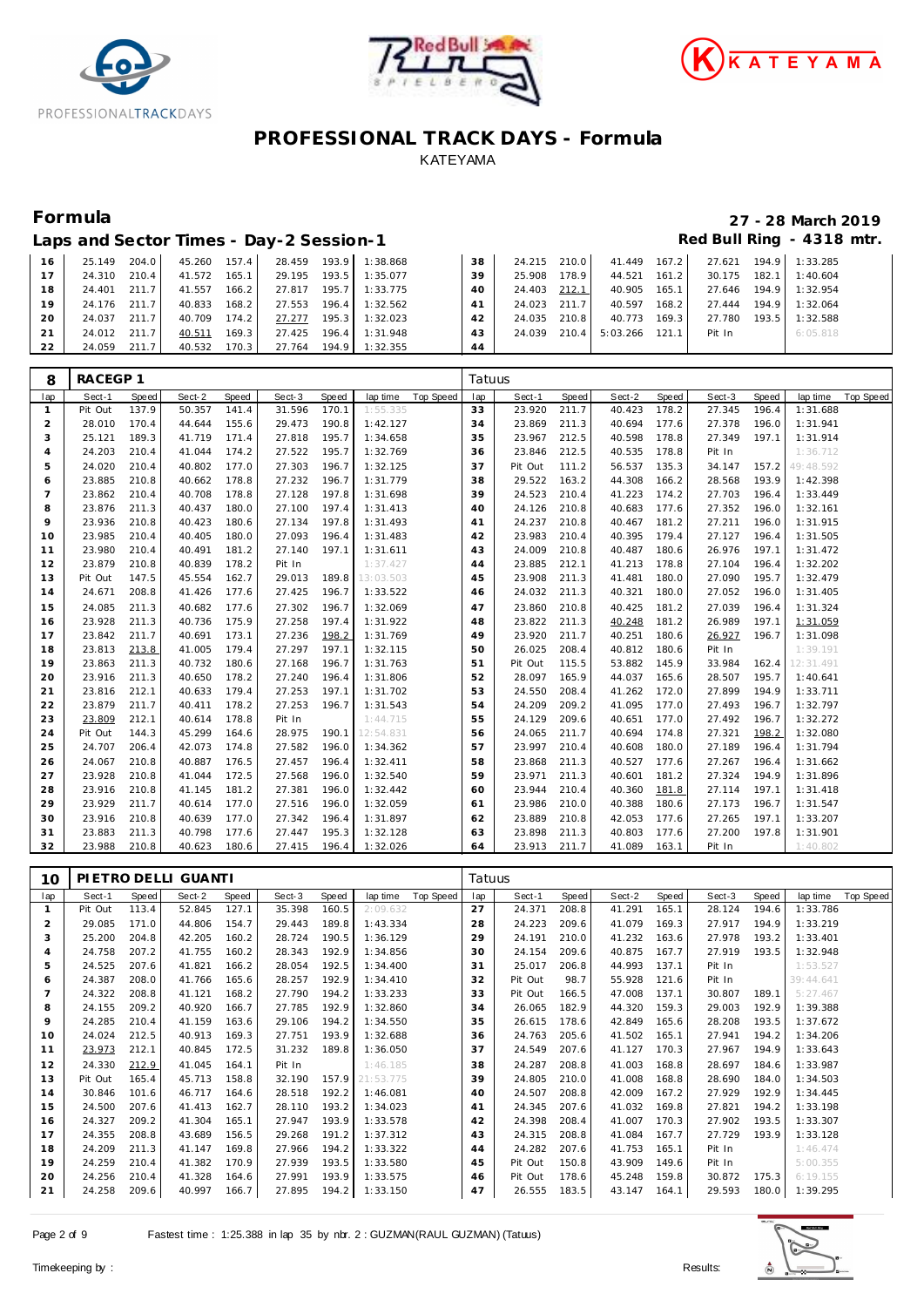





## **Formula 27 - 28 March 2019**

### Laps and Sector Times - Day-2 Session-1 **Red Bull Ring - 4318 mtr.**

| 22 l            |               |       |                     | 24.437 208.8 41.187 164.6 29.460 176.5 1:35.084 |                                     | 48   |              |              |                                                 | 24.689 210.0 41.208 165.1 27.859 195.7 1:33.756 |
|-----------------|---------------|-------|---------------------|-------------------------------------------------|-------------------------------------|------|--------------|--------------|-------------------------------------------------|-------------------------------------------------|
| 23 <sub>1</sub> | 24.790 209.2  |       | 41.619 163.6 Pit In |                                                 | 1:47.016                            | 49   |              |              | 24.118 211.3 40.914 167.7 27.784 195.3 1:32.816 |                                                 |
| 24              | Pit Out 195.9 |       |                     |                                                 | 45.838 147.1 33.616 165.9 17:15.942 | 50 L | 24.124 210.8 |              |                                                 | 40.854 173.6 27.694 195.7 1:32.672              |
| 25              | 29.429        | 198.8 |                     | 42.619 163.1 30.416 191.8 1:42.464              |                                     | 51 L | 24.000 209.6 |              |                                                 | 40.820 170.3 27.856 194.9 1:32.676              |
| 26              | 25.581        | 176.9 |                     | 41.698 167.7 28.154 195.7 1:35.433              |                                     | 52   | 24.148 210.0 | 41.160 143.6 | Pit In                                          | 1:46.121                                        |

| 14  | BHAITECH1 |       |        |       |        |       |           |           | Tatuus |         |       |          |       |        |       |           |           |
|-----|-----------|-------|--------|-------|--------|-------|-----------|-----------|--------|---------|-------|----------|-------|--------|-------|-----------|-----------|
| lap | Sect-1    | Speed | Sect-2 | Speed | Sect-3 | Speed | lap time  | Top Speed | lap    | Sect-1  | Speed | Sect-2   | Speed | Sect-3 | Speed | lap time  | Top Speed |
|     | Pit Out   | 148.5 | 50.354 | 137.8 | 33.600 | 156.1 | 1:57.055  |           | 22     | 25.863  | 186.7 | 43.406   | 151.7 | Pit In |       | 1:45.141  |           |
| 2   | 28.389    | 193.4 | 46.412 | 153.8 | 29.637 | 181.8 | 1:44.438  |           | 23     | Pit Out | 167.0 | 53.647   | 135.7 | 32.519 | 180.9 | 04:35.142 |           |
| 3   | 25.449    | 208.4 | 43.764 | 150.0 | 29.548 | 188.8 | 1:38.761  |           | 24     | 26.398  | 194.8 | 44.156   | 154.3 | 29.027 | 192.2 | 1:39.581  |           |
| 4   | 25.238    | 208.4 | 42.705 | 162.7 | 28.472 | 190.8 | 1:36.415  |           | 25     | 24.823  | 205.2 | 41.560   | 172.5 | 28.061 | 191.2 | 1:34.444  |           |
| 5   | 24.731    | 208.4 | 41.699 | 175.3 | 28.260 | 193.2 | 1:34.690  |           | 26     | 24.385  | 207.6 | 43.385   | 125.3 | Pit In |       | 1:45.793  |           |
| 6   | 24.345    | 209.2 | 43.424 | 174.2 | 28.063 | 192.5 | 1:35.832  |           | 27     | Pit Out | 136.6 | 49.992   | 116.6 | 33.269 | 173.1 | 10:26.047 |           |
|     | 24.120    | 210.8 | 41.039 | 170.3 | 27.897 | 193.9 | 1:33.056  |           | 28     | 28.330  | 168.8 | 46.066   | 149.6 | 30.305 | 181.8 | 1:44.701  |           |
| 8   | 24.165    | 210.4 | 40.917 | 175.9 | 27.958 | 193.5 | 1:33.040  |           | 29     | 25.464  | 200.6 | 41.981   | 167.7 | 50.319 | 171.7 | 1:57.764  |           |
| 9   | 24.168    | 211.3 | 41.596 | 175.9 | Pit In |       | 6:19.458  |           | 30     | 26.754  | 191.0 | 43.046   | 168.8 | 30.092 | 188.5 | 1:39.892  |           |
| 10  | Pit Out   | 112.5 | 51.093 | 146.3 | 35.804 | 175.3 | 13:02.450 |           | 31     | 24.483  | 211.3 | 41.198   | 170.9 | 28.009 | 193.2 | 1:33.690  |           |
| 11  | 26.259    | 195.9 | 47.503 | 161.2 | 32.370 | 151.5 | 1:46.132  |           | 32     | 24.036  | 211.7 | 41.372   | 170.9 | 27.859 | 195.3 | 1:33.267  |           |
| 12  | 27.085    | 195.2 | 44.728 | 163.1 | 28.783 | 191.2 | 1:40.596  |           | 33     | 25.301  | 199.9 | 41.582   | 170.3 | 28.233 | 194.2 | 1:35.116  |           |
| 13  | 24.527    | 210.8 | 41.599 | 169.3 | 27.994 | 194.6 | 1:34.120  |           | 34     | 24.946  | 209.2 | 41.122   | 172.5 | 27.772 | 196.0 | 1:33.840  |           |
| 14  | 24.347    | 210.4 | 42.100 | 174.8 | 27.645 | 194.9 | 1:34.092  |           | 35     | 24.262  | 209.6 | 40.680   | 172.0 | 27.745 | 194.9 | 1:32.687  |           |
| 15  | 23.797    | 214.2 | 40.574 | 172.5 | 28.158 | 193.2 | 1:32.529  |           | 36     | 24.110  | 210.8 | 40.477   | 171.4 | 27.637 | 196.4 | 1:32.224  |           |
| 16  | 24.027    | 215.5 | 41.172 | 171.4 | 27.733 | 194.2 | 1:32.932  |           | 37     | 23.999  | 211.7 | 40.817   | 173.1 | 27.733 | 193.2 | 1:32.549  |           |
| 17  | 24.068    | 211.3 | 40.609 | 173.1 | 28.005 | 189.5 | 1:32.682  |           | 38     | 24.090  | 212.1 | 45.523   | 128.9 | Pit In |       | 1:47.667  |           |
| 18  | 24.263    | 210.8 | 40.618 | 173.1 | 27.654 | 194.9 | 1:32.535  |           | 39     | Pit Out | 171.8 | 46.576   | 150.8 | 30.565 | 183.7 | 12:05.681 |           |
| 19  | 24.098    | 210.8 | 40.437 | 173.6 | 27.878 | 193.2 | 1:32.413  |           | 40     | 27.243  | 164.9 | 45.627   | 168.2 | 29.743 | 194.2 | 1:42.613  |           |
| 20  | 24.056    | 211.3 | 40.754 | 169.8 | 27.620 | 194.6 | 1:32.430  |           | 41     | 24.202  | 212.1 | 5:00.639 | 44.6  | Pit In |       | 6:20.852  |           |
| 21  | 23.905    | 210.8 | 48.205 | 109.5 | 31.934 | 188.2 | 1:44.044  |           | 42     |         |       |          |       |        |       |           |           |

| 14             | <b>PESCE</b> |       |        |       |        |       |           |                  | Tatuus |         |       |        |       |        |       |           |           |
|----------------|--------------|-------|--------|-------|--------|-------|-----------|------------------|--------|---------|-------|--------|-------|--------|-------|-----------|-----------|
| lap            | Sect-1       | Speed | Sect-2 | Speed | Sect-3 | Speed | lap time  | <b>Top Speed</b> | lap    | Sect-1  | Speed | Sect-2 | Speed | Sect-3 | Speed | lap time  | Top Speed |
| $\mathbf{1}$   | Pit Out      | 142.2 | 56.960 | 119.5 | 34.627 | 168.2 | 2:05.571  |                  | 33     | 24.129  | 213.4 | 41.020 | 167.2 | Pit In |       | 1:37.958  |           |
| $\overline{2}$ | 29.410       | 186.0 | 52.097 | 118.4 | 33.813 | 177.0 | 1:55.320  |                  | 34     | Pit Out | 179.5 | 49.641 | 148.8 | 30.550 | 186.5 | 44:42.642 |           |
| 3              | 31.051       | 131.0 | 53.449 | 110.4 | 38.179 | 181.8 | 2:02.679  |                  | 35     | 28.964  | 144.5 | 48.253 | 149.6 | 31.220 | 187.2 | 1:48.437  |           |
| 4              | 26.096       | 205.2 | 44.924 | 146.7 | 30.292 | 188.8 | 1:41.312  |                  | 36     | 25.081  | 208.0 | 44.567 | 161.7 | 28.671 | 192.9 | 1:38.319  |           |
| 5              | 25.023       | 208.0 | 42.936 | 154.7 | 28.946 | 192.5 | 1:36.905  |                  | 37     | 24.099  | 212.5 | 41.327 | 162.7 | 28.809 | 194.6 | 1:34.235  |           |
| 6              | 24.633       | 208.8 | 42.072 | 156.5 | Pit In |       | 1:40.886  |                  | 38     | 24.114  | 211.7 | 41.050 | 164.6 | 28.151 | 193.9 | 1:33.315  |           |
| $\overline{7}$ | Pit Out      | 165.7 | 45.875 | 156.5 | 29.187 | 192.2 | 6:09.445  |                  | 39     | 24.119  | 211.3 | 40.625 | 167.2 | 27.319 | 196.4 | 1:32.063  |           |
| 8              | 24.578       | 208.8 | 41.852 | 157.0 | 28.000 | 194.6 | 1:34.430  |                  | 40     | 23.711  | 211.7 | 41.405 | 165.1 | 27.690 | 195.7 | 1:32.806  |           |
| 9              | 24.380       | 209.6 | 41.432 | 160.7 | 27.858 | 194.9 | 1:33.670  |                  | 41     | 23.784  | 212.1 | 41.179 | 165.6 | 27.482 | 190.8 | 1:32.445  |           |
| 10             | 24.217       | 210.4 | 41.224 | 162.7 | 27.680 | 195.3 | 1:33.121  |                  | 42     | 24.224  | 210.4 | 40.765 | 165.1 | 27.479 | 194.9 | 1:32.468  |           |
| 11             | 24.155       | 210.8 | 41.158 | 161.2 | 27.818 | 195.7 | 1:33.131  |                  | 43     | 23.899  | 210.4 | 40.704 | 164.6 | 27.581 | 192.9 | 1:32.184  |           |
| 12             | 24.117       | 211.3 | 40.979 | 163.1 | 27.672 | 193.9 | 1:32.768  |                  | 44     | 23.862  | 210.8 | 40.981 | 163.1 | 27.746 | 194.2 | 1:32.589  |           |
| 13             | 24.152       | 211.7 | 40.906 | 161.2 | 27.694 | 195.3 | 1:32.752  |                  | 45     | 23.709  | 212.5 | 40.870 | 165.6 | 27.369 | 192.2 | 1:31.948  |           |
| 14             | 24.070       | 211.7 | 40.850 | 164.1 | 27.362 | 194.2 | 1:32.282  |                  | 46     | 23.926  | 212.1 | 40.835 | 163.1 | 27.460 | 193.2 | 1:32.221  |           |
| 15             | 24.058       | 210.8 | 40.856 | 161.2 | 27.480 | 196.4 | 1:32.394  |                  | 47     | 23.939  | 210.0 | 40.925 | 162.7 | 27.584 | 194.9 | 1:32.448  |           |
| 16             | 24.051       | 210.8 | 51.378 | 144.0 | 29.331 | 193.5 | 1:44.760  |                  | 48     | 23.852  | 210.4 | 40.654 | 165.6 | 27.318 | 194.9 | 1:31.824  |           |
| 17             | 24.271       | 211.7 | 41.573 | 164.6 | Pit In |       | 1:39.699  |                  | 49     | 23.750  | 211.3 | 40.581 | 163.1 | 27.329 | 193.5 | 1:31.660  |           |
| 18             | Pit Out      | 174.6 | 46.710 | 149.6 | 30.309 | 163.1 | 13:43.415 |                  | 50     | 23.722  | 211.7 | 40.653 | 163.6 | 27.312 | 193.2 | 1:31.687  |           |
| 19             | 26.069       | 208.8 | 42.204 | 160.7 | 28.278 | 193.9 | 1:36.551  |                  | 51     | 23.970  | 211.7 | 40.839 | 164.1 | Pit In |       | 1:39.711  |           |
| 20             | 24.185       | 212.5 | 41.583 | 164.1 | 27.879 | 194.6 | 1:33.647  |                  | 52     | Pit Out | 167.8 | 46.429 | 154.3 | 30.477 | 173.4 | 26:59.919 |           |
| 21             | 23.886       | 211.7 | 40.936 | 164.6 | 27.621 | 195.3 | 1:32.443  |                  | 53     | 25.311  | 206.4 | 42.035 | 159.3 | 28.175 | 193.9 | 1:35.521  |           |
| 22             | 24.040       | 211.7 | 40.786 | 168.2 | 27.612 | 195.3 | 1:32.438  |                  | 54     | 24.170  | 208.0 | 41.531 | 160.7 | 27.945 | 194.6 | 1:33.646  |           |
| 23             | 24.020       | 212.1 | 40.705 | 166.7 | 27.465 | 194.2 | 1:32.190  |                  | 55     | 23.845  | 210.4 | 41.690 | 155.2 | 28.197 | 194.6 | 1:33.732  |           |
| 24             | 24.457       | 210.4 | 40.908 | 163.6 | 28.068 | 194.2 | 1:33.433  |                  | 56     | 24.304  | 209.2 | 41.465 | 158.4 | Pit In |       | 1:39.163  |           |
| 25             | 23.991       | 211.3 | 40.692 | 165.1 | 27.534 | 194.9 | 1:32.217  |                  | 57     | Pit Out | 188.7 | 42.566 | 159.8 | 28.164 | 194.2 | 4:57.529  |           |
| 26             | 23.994       | 210.4 | 40.959 | 165.1 | 27.591 | 194.2 | 1:32.544  |                  | 58     | 24.074  | 211.3 | 41.373 | 161.7 | 27.751 | 194.6 | 1:33.198  |           |
| 27             | 23.839       | 212.1 | 40.813 | 166.7 | 27.557 | 196.4 | 1:32.209  |                  | 59     | 24.111  | 211.3 | 41.169 | 159.8 | 27.756 | 194.9 | 1:33.036  |           |
| 28             | 23.737       | 212.1 | 41.251 | 169.3 | 27.466 | 196.4 | 1:32.454  |                  | 60     | 23.878  | 212.5 | 40.862 | 162.2 | 27.469 | 196.0 | 1:32.209  |           |
| 29             | 23.970       | 214.2 | 41.249 | 164.1 | 27.682 | 195.7 | 1:32.901  |                  | 61     | 24.759  | 206.0 | 41.001 | 162.7 | 27.721 | 195.7 | 1:33.481  |           |
| 30             | 23.735       | 212.1 | 40.813 | 163.6 | 28.259 | 191.2 | 1:32.807  |                  | 62     | 23.804  | 211.7 | 40.747 | 167.2 | 27.349 | 197.1 | 1:31.900  |           |
| 31             | 24.260       | 211.7 | 41.865 | 166.2 | 27.753 | 195.7 | 1:33.878  |                  | 63     | 23.807  | 210.0 | 40.626 | 164.1 | 27.305 | 196.7 | 1:31.738  |           |
| 32             | 23.864       | 212.9 | 40.992 | 167.7 | 27.691 | 194.9 | 1:32.547  |                  | 64     | 25.226  | 204.8 | 41.097 | 144.4 | Pit In |       | 1:42.613  |           |

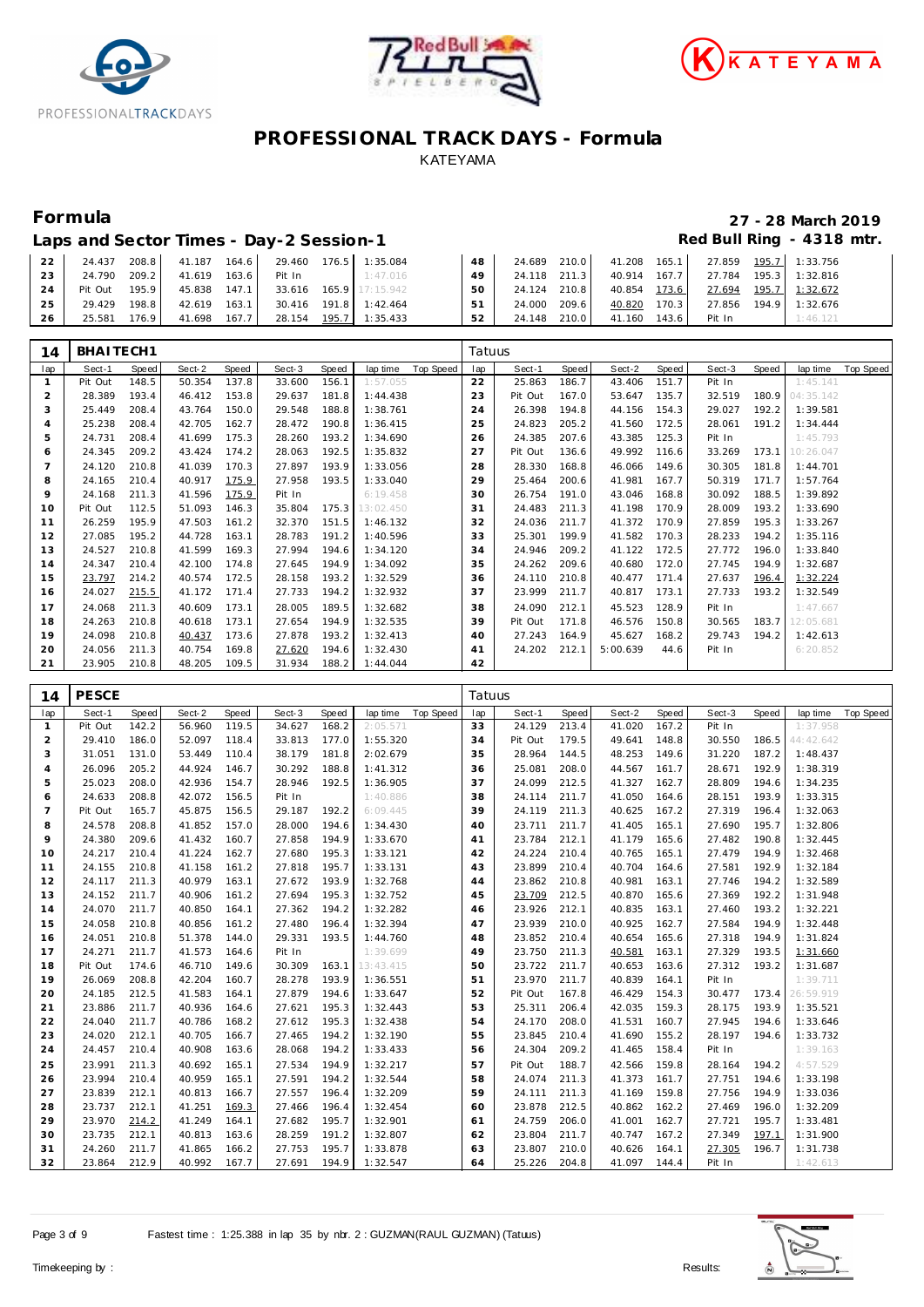





Laps and Sector Times - Day-2 Session-1 **Red Bull Ring - 4318 mtr.** 

| 15             | BHAITECH2        |                |                  |                |                  |                |                      |                  | Tatuus   |                  |                |                  |                |                  |       |                      |                  |
|----------------|------------------|----------------|------------------|----------------|------------------|----------------|----------------------|------------------|----------|------------------|----------------|------------------|----------------|------------------|-------|----------------------|------------------|
| lap            | Sect-1           | Speed          | Sect-2           | Speed          | Sect-3           | Speed          | lap time             | <b>Top Speed</b> | lap      | Sect-1           | Speed          | Sect-2           | Speed          | Sect-3           | Speed | lap time             | <b>Top Speed</b> |
| $\mathbf{1}$   | Pit Out          | 156.1          | 47.737           | 148.8          | 31.336           | 154.5          | 1:50.292             |                  | 26       | 24.682           | 209.6          | 41.886           | 157.4          | 28.237           | 193.2 | 1:34.805             |                  |
| $\overline{2}$ | 28.350           | 150.6          | 43.515           | 153.8          | 29.258           | 189.5          | 1:41.123             |                  | 27       | 24.296           | 210.4          | 41.303           | 170.3          | 27.738           | 194.6 | 1:33.337             |                  |
| 3              | 24.749           | 206.8          | 45.254           | 166.2          | 29.235           | 191.8          | 1:39.238             |                  | 28       | 24.242           | 211.3          | 41.279           | 166.2          | Pit In           |       | 1:42.150             |                  |
| $\overline{4}$ | 24.680           | 208.8          | 41.482           | 171.4          | 27.908           | 194.6          | 1:34.070             |                  | 29       | Pit Out          | 184.4          | 49.351           | 142.1          | 31.013           | 173.6 | 6:04.195             |                  |
| 5              | 24.072           | 211.3          | 40.841           | 175.3          | 27.838           | 194.9          | 1:32.751             |                  | 30       | 28.465           | 184.1          | 42.726           | 158.4          | 28.500           | 188.2 | 1:39.691             |                  |
| 6              | 23.976           | 211.3          | 41.140           | 173.1          | 27.645           | 194.2          | 1:32.761             |                  | 31       | 24.512           | 211.7          | 41.382           | 166.7          | 27.723           | 194.9 | 1:33.617             |                  |
| $\overline{7}$ | 23.958           | 211.3          | 40.602           | 177.0          | 27.604           | 195.3          | 1:32.164             |                  | 32       | 23.944           | 212.5          | 40.527           | 172.0          | 27.422           | 195.7 | 1:31.893             |                  |
| 8              | 23.869           | 211.7          | 40.497           | 174.8          | 27.529           | 193.5          | 1:31.895             |                  | 33       | 23.923           | 212.9          | 40.343           | 175.9          | 27.166           | 196.0 | 1:31.432             |                  |
| 9              | 23.885           | 212.5          | 41.694           | 165.1          | 28.822           | 193.9          | 1:34.401             |                  | 34       | 23.873           | 212.9          | 40.218           | 175.3          | 27.197           | 194.6 | 1:31.288             |                  |
| 10             | 23.880           | 212.5          | 48.271           | 123.0          | Pit In           |                | 1:56.601             |                  | 35       | 23.875           | 211.7          | 40.228           | 179.4          | 27.367           | 196.0 | 1:31.470             |                  |
| 11             | Pit Out          | 196.9          | 43.422           | 163.6          | 28.190           | 191.2          | 12:45.810            |                  | 36       | 23.886           | 210.4          | 40.197           | 174.2          | 29.186           | 162.7 | 1:33.269             |                  |
| 12             | 24.236           | 210.8          | 41.094           | 164.6          | 27.857           | 193.5          | 1:33.187             |                  | 37       | 25.950           | 205.6          | 44.712           | 146.7          | Pit In           |       | 1:49.909             |                  |
| 13             | 23.992           | 211.3          | 40.721           | 173.6          | 27.567           | 195.3          | 1:32.280             |                  | 38       | Pit Out          | 171.8          | 49.717           | 143.2          | 32.628           | 176.2 | 10:53.664            |                  |
| 14             | 23.896           | 211.7          | 40.622           | 172.5          | 27.544           | 194.9          | 1:32.062             |                  | 39       | 27.992           | 176.6          | 44.775           | 148.4          | 29.076           | 186.9 | 1:41.843             |                  |
| 15             | 23.835           | 213.8          | 40.269           | 174.8          | 27.393           | 196.7          | 1:31.497             |                  | 40       | 25.346           | 198.8          | 42.509           | 161.2          | 27.927           | 195.7 | 1:35.782             |                  |
| 16             | 23.743           | 214.6          | 40.695           | 166.7          | 27.971           | 197.1          | 1:32.409             |                  | 41       | 24.178           | 211.7          | 40.948           | 167.2          | 27.712           | 196.4 | 1:32.838             |                  |
| 17             | 23.672           | 215.1          | 43.790           | 159.3          | 27.909           | 195.3          | 1:35.371             |                  | 42       | 23.924           | 213.8          | 40.958           | 173.6          | 27.553           | 196.4 | 1:32.435             |                  |
| 18             | 23.905           | 211.7          | 40.625           | 175.9          | 27.576           | 195.3          | 1:32.106             |                  | 43       | 23.780           | 212.1          | 40.293           | 174.2          | 27.282           | 196.4 | 1:31.355             |                  |
| 19             | 23.918           | 211.7          | 40.393           | 175.9          | 27.402           | 194.9          | 1:31.713             |                  | 44       | 23.766           | 212.9          | 40.217           | 175.9          | 27.233           | 196.0 | 1:31.216             |                  |
| 20             | 23.867           | 211.3          | 40.365           | 176.5          | 27.328           | 195.3          | 1:31.560             |                  | 45       | 23.694           | 212.5          | 40.648           | 164.1          | 27.425           | 197.4 | 1:31.767             |                  |
| 21             | 23.834           | 213.4          | 40.544           | 165.1          | 27.720           | 195.3          | 1:32.098             |                  | 46       | 23.794           | 211.3          | 40.129           | 175.3          | 27.188           | 197.1 | 1:31.111             |                  |
| 22             | 23.906           | 212.9          | 40.376           | 173.6          | 27.373           | 195.3          | 1:31.655             |                  | 47       | 23.745           | 212.9          | 40.078           | 174.2          | 27.103           | 197.8 | 1:30.926             |                  |
| 23             | 23.863           | 212.1          | 40.454           | 173.1          | 27.488           | 196.0          | 1:31.805             |                  | 48       | 23.704           | 213.4          | 40.018           | 174.8          | 27.087           | 198.2 | 1:30.809             |                  |
| 24             | 23.822           | 212.1          | 54.914           | 128.0          | Pit In           |                | 2:03.425             |                  | 49       | 24.267           | 186.4          | 42.670           | 154.3          | Pit In           |       | 1:43.610             |                  |
| 25             | Pit Out          | 146.7          | 45.185           | 153.8          | 30.306           | 191.5          | 48:31.552            |                  | 50       |                  |                |                  |                |                  |       |                      |                  |
|                |                  |                |                  |                |                  |                |                      |                  |          |                  |                |                  |                |                  |       |                      |                  |
|                |                  |                |                  |                |                  |                |                      |                  |          |                  |                |                  |                |                  |       |                      |                  |
| 16             | CARRARA          |                |                  |                |                  |                |                      |                  | Tatuus   |                  |                |                  |                |                  |       |                      |                  |
| lap            | Sect-1           | <b>Speed</b>   | Sect-2           | Speed          | Sect-3           | Speed          | lap time             | <b>Top Speed</b> | lap      | Sect-1           | Speed          | Sect-2           | Speed          | Sect-3           | Speed | lap time             | <b>Top Speed</b> |
| 1              | Pit Out          | 144.3          | 49.864           | 146.3          | 31.844           | 164.1          | 1:54.279             |                  | 25       | 23.763           | 210.0          | 40.337           | 174.8          | 27.283           | 196.4 | 1:31.383             |                  |
| 2              | 29.377           | 177.4          | 46.315           | 166.7          | 30.469           | 180.6          | 1:46.161             |                  | 26       | 23.744           | 210.8          | 40.948           | 153.0          | Pit In           |       | 1:39.375             |                  |
| 3              | 26.720           | 209.2          | 42.427           | 165.6          | 28.630           | 193.9          | 1:37.777             |                  | 27       | Pit Out          | 201.7          | 42.537           | 170.9          | 28.490           | 193.5 | 10:49.556            |                  |
| $\overline{4}$ | 24.401           | 211.3          | 41.428           | 174.8          | 28.100           | 195.7          | 1:33.929             |                  | 28       | 24.179           | 211.7          | 42.730           | 173.1          | 27.812           | 196.7 | 1:34.721             |                  |
| 5              | 24.053           | 212.1          | 40.984           | 169.3          | 27.670           | 196.7          | 1:32.707             |                  | 29       | 23.953           | 211.3          | 40.388           | 173.1          | 27.271           | 198.5 | 1:31.612             |                  |
| 6              | 24.111           | 211.7          | 41.074           | 173.6          | 27.623           | 197.1          | 1:32.808             |                  | 30       | 23.825           | 212.5          | 40.311           | 174.2          | 27.243           | 197.8 | 1:31.379             |                  |
| $\overline{7}$ | 23.976           | 211.3          | 41.269           | 173.1          | 28.116           | 195.7          | 1:33.361             |                  | 31       | 24.132           | 189.7          | 42.003           | 157.0          | 27.955           | 198.5 | 1:34.090             |                  |
| 8              | 24.023           | 210.0          | 40.761           | 172.0          | 27.503           | 196.7          | 1:32.287             |                  | 32       | 23.639           | 214.2          | 40.366           | 174.8          | 27.104           | 197.4 | 1:31.109             |                  |
| 9              | 23.904           | 211.3          | 40.780           | 172.5          | 27.380           | 196.0          | 1:32.064             |                  | 33       | 23.670           | 212.5          | 40.374           | 175.9          | 27.058           | 197.1 | 1:31.102             |                  |
| 10             | 23.861           | 211.7          | 41.112           | 174.2          | 28.053           | 196.0          | 1:33.026             |                  | 34       | 23.718           | 213.4          | 43.953           | 150.8          | 28.717           | 197.8 | 1:36.388             |                  |
| 11             | 23.934           | 211.7          | 40.440           | 172.0          | 27.438           | 196.7          | 1:31.812             |                  | 35       | 23.768           | 213.4          | 40.420           | 174.8          | 27.120           | 197.8 | 1:31.308             |                  |
| 12             | 23.912           | 212.1          | 42.595           | 150.0          | Pit In           |                | 1:42.110             |                  | 36       | 23.533           | 216.4          | 40.388           | 176.5          | Pit In           |       | 1:39.118             |                  |
| 13             | Pit Out          | 169.1          | 46.783           | 145.9          | 30.602           | 177.9          | 11:20.914            |                  | 37       | Pit Out          | 145.5          | 49.161           | 149.6          | 31.315           | 166.9 | 40:01.405            |                  |
| 14             | 26.933           | 177.7          | 44.810           | 166.7          | 29.805           | 197.1          | 1:41.548             |                  | 38       | 28.931           | 167.5          | 48.638           | 156.5          | Pit In           |       | 1:57.636             |                  |
| 15             | 24.116           | 212.1          | 41.064           | 173.1          | 27.576           | 197.8          | 1:32.756             |                  | 39       | Pit Out          | 160.5          | 46.137           | 161.2          | 29.728           | 163.6 | 5:20.821             |                  |
| 16             | 25.248           | 172.6          | 43.992           | 168.2          | 28.905           | 195.7          | 1:38.145             |                  | 40       | 26.680           | 195.2          | 42.419           | 170.3          | 27.759           | 197.4 | 1:36.858             |                  |
| 17             | 24.074           | 210.8          | 40.701           | 171.4          | 27.600           | 197.4          | 1:32.375             |                  | 41       | 24.034           | 208.8          | 40.758           | 174.8          | 27.527           | 197.1 | 1:32.319             |                  |
| 18             | 23.875           | 210.0          | 40.969           | 171.4          | Pit In           |                | 1:39.582             |                  | 42       | 23.925           | 210.4          | 40.221           | 177.6          | 27.248           | 197.1 | 1:31.394             |                  |
| 19             | Pit Out          | 158.1          | 49.047           | 145.9          | 30.898           | 167.2          | 8:57.557             |                  | 43       | 23.717           | 211.7          | 40.245           | 175.3          | 27.194           | 198.2 | 1:31.156             |                  |
| 20             | 28.103           | 172.3          | 44.599           | 165.1          | 28.869           | 190.8          | 1:41.571             |                  | 44       | 23.713           | 212.9          | 40.193           | 174.2          | 27.550           | 197.1 | 1:31.456             |                  |
| 21             | 24.540           | 209.2          | 41.428           | 167.7          | 27.515           | 196.7          | 1:33.483             |                  | 45       | 23.940           | 210.8          | 40.103           | 177.0          | 27.182           | 198.2 | 1:31.225             |                  |
| 22             | 23.911           | 210.8          | 40.815           | 171.4          | 27.264           | 196.7          | 1:31.990             |                  | 46       | 23.762           | 211.3          | 40.289           | 173.1          | 27.105           | 196.7 | 1:31.156             |                  |
| 23<br>24       | 23.937<br>23.717 | 210.8<br>212.1 | 40.611<br>40.404 | 177.0<br>170.9 | 27.296<br>27.138 | 196.7<br>198.2 | 1:31.844<br>1:31.259 |                  | 47<br>48 | 23.704<br>23.754 | 211.7<br>210.8 | 40.059<br>46.594 | 169.3<br>151.3 | 27.063<br>Pit In | 198.2 | 1:30.826<br>1:45.807 |                  |
|                |                  |                |                  |                |                  |                |                      |                  |          |                  |                |                  |                |                  |       |                      |                  |

| 16  | RACEGP 2 |         |        |       |        |       |          |           | Tatuus |         |       |        |       |        |       |                 |           |
|-----|----------|---------|--------|-------|--------|-------|----------|-----------|--------|---------|-------|--------|-------|--------|-------|-----------------|-----------|
| lap | Sect-1   | Speed I | Sect-2 | Speed | Sect-3 | Speed | lap time | Top Speed | lap    | Sect-1  | Speed | Sect-2 | Speed | Sect-3 | Speed | lap time        | Top Speed |
|     | Pit Out  | 146.5   | 52.061 | 137.4 | 33.564 | 170.6 | 1:56.339 |           | 32     | 24.002  | 210.4 | 40.843 | 175.3 | 27.814 | 193.5 | 1:32.659        |           |
|     | 27.932   | 179.5   | 47.091 | 143.2 | 31.511 | 190.1 | 1:46.534 |           | 33     | 24.119  | 209.2 | 41.000 | 177.0 | 27.639 | 193.9 | 1:32.758        |           |
| 3   | 27.080   | 191.0   | 44.033 | 166.2 | 29.237 | 191.2 | 1:40.350 |           | 34     | 24.042  | 210.8 | 40.794 | 176.5 | 29.661 | 149.6 | 1:34.497        |           |
|     | 24.638   | 208.8   | 42.594 | 173.6 | 28.796 | 191.2 | 1:36.028 |           | 35     | 30.770  | 189.0 | 42.928 | 167.7 | Pit In |       | 1:47.694        |           |
| 5   | 25.228   | 207.2   | 42.224 | 168.8 | 28.441 | 193.9 | 1:35.893 |           | 36     | Pit Out | 141.9 | 55.775 | 129.5 | 33.904 |       | 172.2 49:53.393 |           |
| 6   | 24.438   | 209.6   | 41.457 | 173.6 | 28.315 | 192.2 | 1:34.210 |           | 37     | 27.451  | 178.3 | 46.259 | 148.8 | 30.089 | 177.9 | 1:43.799        |           |
|     | 24.605   | 209.6   | 41.866 | 172.0 | 28.318 | 192.5 | 1:34.789 |           | 38     | 25.363  | 211.3 | 42.897 | 161.2 | 29.119 | 192.5 | 1:37.379        |           |
| 8   | 24.425   | 209.6   | 41.183 | 178.8 | 28.084 | 194.2 | 1:33.692 |           | 39     | 24.691  | 210.4 | 41.494 | 167.2 | 28.476 | 192.2 | 1:34.661        |           |
| 9   | 24.342   | 209.6   | 47.785 | 174.2 | 28.314 | 193.2 | 1:40.441 |           | 40     | 24.789  | 210.0 | 41.165 | 175.9 | 28.141 | 192.5 | 1:34.095        |           |

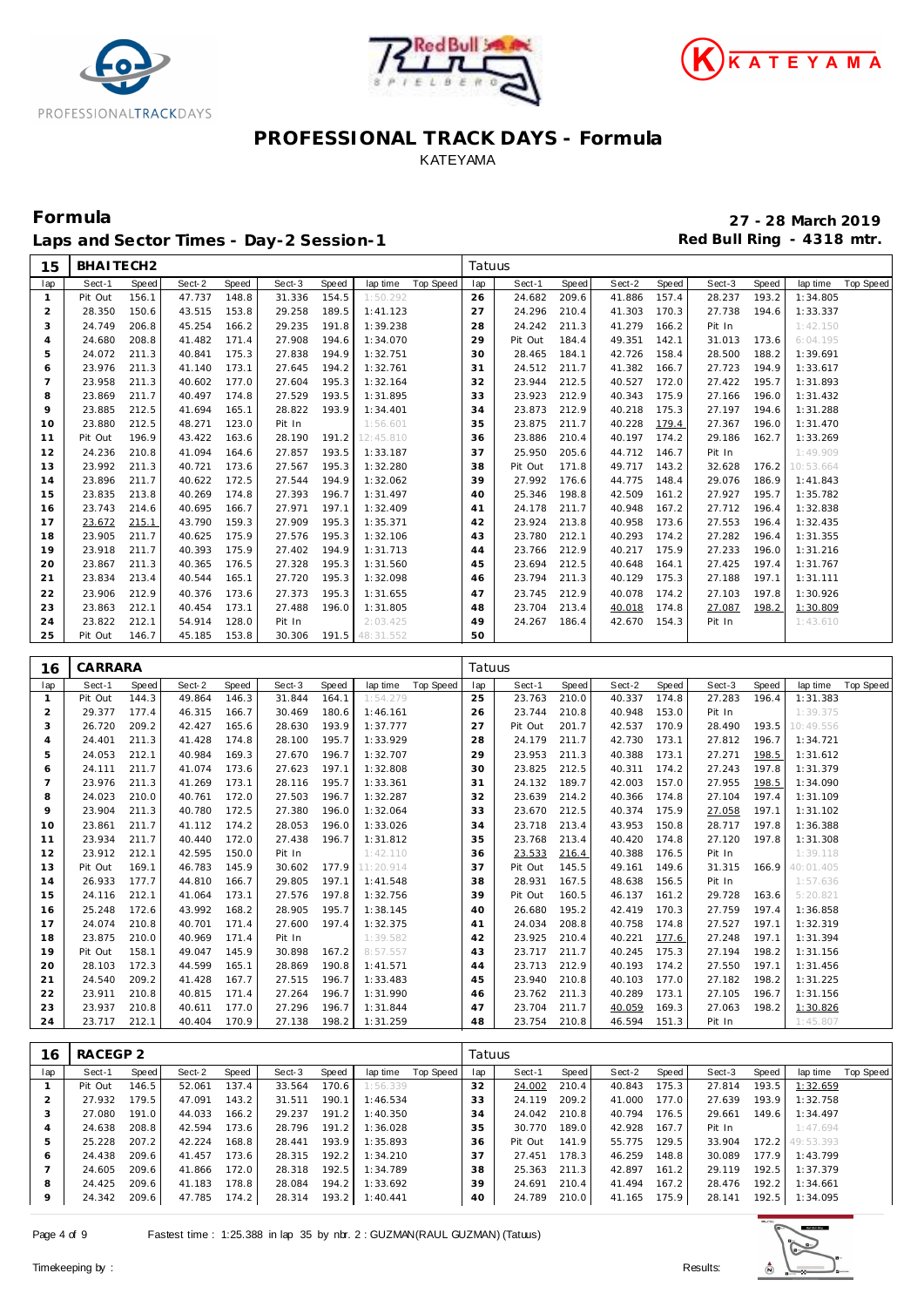





#### **Formula 27 - 28 March 2019** Laps and Sector Times - Day-2 Session-1 *Red Bull Ring - 4318 mtr.*

| ⊏ີ⊳ິ |         |       | $3.18$ $3.00$ $1.01$ $1.00$ | $   \prime$ |              |       |                          |    |              |       |              |       |        |       |           |
|------|---------|-------|-----------------------------|-------------|--------------|-------|--------------------------|----|--------------|-------|--------------|-------|--------|-------|-----------|
| 10   | 24.413  | 210.8 | 41.193                      | 174.2       | 28.194 194.6 |       | 1:33.800                 | 41 | 24.221       | 209.6 | 41.043 175.3 |       | 27.810 | 194.2 | 1:33.074  |
| 11   | 24.583  | 209.2 | 40.907                      | 174.8       | 27.980 194.9 |       | 1:33.470                 | 42 | 24.176       | 210.8 | 41.158 174.2 |       | 27.747 | 194.9 | 1:33.081  |
| 12   | 24.350  | 210.0 | 42.558                      | 172.5       | Pit In       |       | 1:41.184                 | 43 | 24.002       | 212.1 | 41.136       | 179.4 | 27.615 | 192.9 | 1:32.753  |
| 13   | Pit Out | 170.1 | 48.378                      | 163.6       | 30.148       |       | 191.5 10:29.467          | 44 | 24.076       | 210.4 | 40.796       | 178.8 | 27.838 | 191.8 | 1:32.710  |
| 14   | 24.544  | 210.0 | 42.074                      | 173.6       | 28.409       | 193.2 | 1:35.027                 | 45 | 24.152       | 210.0 | 40.952 179.4 |       | 27.780 | 193.9 | 1:32.884  |
| 15   | 24.400  | 211.7 | 41.414                      | 175.3       | 28.121       | 194.6 | 1:33.935                 | 46 | 24.135       | 210.8 | 41.316 177.0 |       | 28.082 | 192.5 | 1:33.533  |
| 16   | 24.247  | 211.7 | 41.827                      | 177.6       | 28.272       | 194.2 | 1:34.346                 | 47 | 24.420       | 209.6 | 41.205 176.5 |       | 28.099 | 193.9 | 1:33.724  |
| 17   | 24.190  | 210.8 | 41.070                      | 177.0       | 27.901       | 196.0 | 1:33.161                 | 48 | 24.418       | 210.0 | 41.384       | 174.2 | 28.033 | 190.8 | 1:33.835  |
| 18   | 24.296  | 211.3 | 41.168                      | 176.5       | 28.017       | 194.9 | 1:33.481                 | 49 | 24.402       | 211.3 | 41.689       | 177.0 | Pit In |       | 1:39.206  |
| 19   | 24.161  | 211.7 | 41.058                      | 174.8       | 27.800       | 195.7 | 1:33.019                 | 50 | Pit Out      | 143.0 | 50.310 142.5 |       | Pit In |       | 12:11.988 |
| 20   | 24.042  | 211.7 | 40.779                      | 178.8       | 28.102       | 194.6 | 1:32.923                 | 51 | Pit Out      | 137.5 | 50.320       | 141.0 | 36.974 | 130.3 | 4:51.646  |
| 21   | 24.016  | 210.8 | 41.152                      | 174.2       | 27.849       | 193.9 | 1:33.017                 | 52 | 28.252       | 182.3 | 46.990       | 158.8 | 29.159 | 193.5 | 1:44.401  |
| 22   | 24.157  | 210.4 | 41.204                      | 173.6       | 27.890       | 193.9 | 1:33.251                 | 53 | 24.982       | 208.0 | 41.587       | 175.9 | 28.381 | 196.0 | 1:34.950  |
| 23   | 24.403  | 210.4 | 49.407                      | 123.9       | Pit In       |       | 1:52.320                 | 54 | 24.446       | 209.2 | 41.360       | 175.9 | 29.293 | 178.5 | 1:35.099  |
| 24   | Pit Out | 109.5 | 46.641                      | 157.0       |              |       | 31.447  124.4  12:36.861 | 55 | 25.432       | 211.7 | 41.785       | 176.5 | 28.703 | 195.7 | 1:35.920  |
| 25   | 29.593  | 201.0 | 41.874                      | 169.3       | 28.154       | 194.6 | 1:39.621                 | 56 | 24.262       | 210.8 | 41.240       | 174.2 | 28.264 | 192.5 | 1:33.766  |
| 26   | 24.312  | 211.7 | 41.552                      | 175.3       | 51.867       | 172.5 | 1:57.731                 | 57 | 24.636       | 209.2 | 41.158       | 177.6 | 28.799 | 191.2 | 1:34.593  |
| 27   | 25.944  | 208.0 | 41.729                      | 170.9       | 28.302       | 192.9 | 1:35.975                 | 58 | 24.406       | 209.6 | 41.274 177.0 |       | 27.966 | 194.9 | 1:33.646  |
| 28   | 24.359  | 210.0 | 41.491                      | 174.8       | 27.898       | 194.9 | 1:33.748                 | 59 | 24.369       | 209.2 | 41.430       | 178.2 | 27.755 | 195.3 | 1:33.554  |
| 29   | 24.267  | 210.0 | 41.223                      | 177.6       | 27.830       | 194.9 | 1:33.320                 | 60 | 24.271       | 210.0 | 41.307       | 177.0 | 27.973 | 194.9 | 1:33.551  |
| 30   | 24.130  | 210.4 | 40.932                      | 178.8       | 27.702       | 194.2 | 1:32.764                 | 61 | 29.997 136.3 |       | 47.526 140.6 |       | Pit In |       | 1:56.869  |
| 31   | 24.087  | 210.4 | 40.948                      | 179.4       | 27.811       | 193.9 | 1:32.846                 | 62 |              |       |              |       |        |       |           |

| 20  | <b>BER</b> |       |        |       |        |       |           |           | Tatuus |         |       |        |       |        |       |           |           |
|-----|------------|-------|--------|-------|--------|-------|-----------|-----------|--------|---------|-------|--------|-------|--------|-------|-----------|-----------|
| lap | Sect-1     | Speed | Sect-2 | Speed | Sect-3 | Speed | lap time  | Top Speed | lap    | Sect-1  | Speed | Sect-2 | Speed | Sect-3 | Speed | lap time  | Top Speed |
| 1   | Pit Out    | 162.7 | 46.241 | 150.0 | Pit In |       | 1:50.723  |           | 26     | 25.237  | 205.6 | 42.470 | 165.1 | 28.471 | 187.2 | 1:36.178  |           |
| 2   | Pit Out    | 177.2 | 43.828 | 160.7 | 29.473 | 182.7 | 3:41.627  |           | 27     | 24.657  | 210.0 | 41.362 | 168.8 | 27.611 | 194.9 | 1:33.630  |           |
| 3   | 25.557     | 204.0 | 41.482 | 165.6 | 28.306 | 192.2 | 1:35.345  |           | 28     | 24.055  | 211.3 | 40.531 | 169.8 | 27.515 | 194.9 | 1:32.101  |           |
| 4   | 24.347     | 209.2 | 40.872 | 168.2 | 28.082 | 193.5 | 1:33.301  |           | 29     | 23.898  | 211.7 | 40.629 | 171.4 | 27.312 | 196.0 | 1:31.839  |           |
| 5   | 24.155     | 209.2 | 40.710 | 166.2 | 28.069 | 192.5 | 1:32.934  |           | 30     | 23.800  | 212.9 | 40.203 | 172.0 | 27.549 | 195.7 | 1:31.552  |           |
| 6   | 24.439     | 190.3 | 41.247 | 165.1 | 27.987 | 194.6 | 1:33.673  |           | 31     | 23.866  | 212.5 | 40.295 | 168.8 | 27.488 | 194.2 | 1:31.649  |           |
| 7   | 23.942     | 211.7 | 40.840 | 166.7 | 27.855 | 195.7 | 1:32.637  |           | 32     | 23.935  | 210.8 | 45.681 | 131.1 | Pit In |       | 1:47.741  |           |
| 8   | 23.947     | 212.9 | 40.611 | 168.2 | 27.831 | 196.0 | 1:32.389  |           | 33     | Pit Out | 191.0 | 42.114 | 169.8 | 27.882 | 193.2 | 10:11.538 |           |
| 9   | 23.877     | 213.4 | 40.600 | 165.6 | 27.822 | 196.4 | 1:32.299  |           | 34     | 28.359  | 174.6 | 41.896 | 170.3 | 27.597 | 196.0 | 1:37.852  |           |
| 10  | 23.756     | 214.6 | 40.653 | 170.9 | 27.703 | 193.9 | 1:32.112  |           | 35     | 24.024  | 211.7 | 40.611 | 168.8 | 27.522 | 195.3 | 1:32.157  |           |
| 11  | 24.065     | 209.6 | 40.350 | 170.3 | 27.650 | 193.9 | 1:32.065  |           | 36     | 23.848  | 211.7 | 40.197 | 173.1 | 27.406 | 195.3 | 1:31.451  |           |
| 12  | 23.965     | 209.6 | 40.491 | 170.3 | 27.577 | 194.6 | 1:32.033  |           | 37     | 23.904  | 212.1 | 40.165 | 173.6 | 27.329 | 196.0 | 1:31.398  |           |
| 13  | 24.035     | 209.6 | 40.416 | 169.8 | 27.454 | 195.3 | 1:31.905  |           | 38     | 23.834  | 212.5 | 40.382 | 172.5 | 27.149 | 196.4 | 1:31.365  |           |
| 14  | 24.097     | 210.0 | 40.607 | 164.6 | Pit In |       | 1:39.656  |           | 39     | 23.895  | 211.7 | 40.228 | 172.5 | 27.270 | 194.9 | 1:31.393  |           |
| 15  | Pit Out    | 196.2 | 44.422 | 157.4 | 29.191 | 186.2 | 14:27.146 |           | 40     | 23.806  | 212.5 | 40.244 | 174.2 | 27.457 | 195.7 | 1:31.507  |           |
| 16  | 24.935     | 203.7 | 41.339 | 169.3 | 27.969 | 191.5 | 1:34.243  |           | 41     | 23.942  | 212.1 | 40.236 | 176.5 | 27.618 | 196.0 | 1:31.796  |           |
| 17  | 24.154     | 211.7 | 41.341 | 138.1 | Pit In |       | 1:40.653  |           | 42     | 23.812  | 211.7 | 40.282 | 173.1 | 29.652 | 178.2 | 1:33.746  |           |
| 18  | Pit Out    | 205.6 | 41.463 | 166.7 | 28.174 | 187.2 | 4:48.121  |           | 43     | 26.288  | 173.4 | 45.328 | 134.0 | Pit In |       | 1:51.422  |           |
| 19  | 24.238     | 211.3 | 41.018 | 169.8 | 27.654 | 195.3 | 1:32.910  |           | 44     | Pit Out | 138.6 | 47.344 | 148.4 | 30.865 | 176.8 | 15:00.147 |           |
| 20  | 23.990     | 212.5 | 40.492 | 169.3 | 27.486 | 193.9 | 1:31.968  |           | 45     | 26.019  | 183.8 | 43.317 | 156.5 | 28.492 | 190.5 | 1:37.828  |           |
| 21  | 23.905     | 212.1 | 40.414 | 172.5 | 27.251 | 195.3 | 1:31.570  |           | 46     | 24.343  | 212.9 | 41.362 | 166.7 | 27.832 | 196.0 | 1:33.537  |           |
| 22  | 25.830     | 206.4 | 40.686 | 168.8 | 27.367 | 194.9 | 1:33.883  |           | 47     | 24.147  | 211.7 | 40.991 | 170.3 | 27.446 | 196.4 | 1:32.584  |           |
| 23  | 23.906     | 212.5 | 40.235 | 174.2 | 27.811 | 189.8 | 1:31.952  |           | 48     | 23.924  | 212.5 | 40.708 | 171.4 | 27.202 | 196.0 | 1:31.834  |           |
| 24  | 24.245     | 211.7 | 41.133 | 163.6 | Pit In |       | 1:38.798  |           | 49     | 23.929  | 210.4 | 40.398 | 175.9 | 27.131 | 196.4 | 1:31.458  |           |
| 25  | Pit Out    | 167.2 | 48.461 | 127.7 | 30.449 | 186.2 | 13:45.958 |           | 50     | 23.823  | 212.1 | 40.249 | 170.9 | Pit In |       | 1:39.935  |           |

| 21  | <b>GNOS</b> |       |        |       |        |       |           |           | Tatuus |         |       |        |       |        |       |           |           |
|-----|-------------|-------|--------|-------|--------|-------|-----------|-----------|--------|---------|-------|--------|-------|--------|-------|-----------|-----------|
| lap | Sect-1      | Speed | Sect-2 | Speed | Sect-3 | Speed | lap time  | Top Speed | lap    | Sect-1  | Speed | Sect-2 | Speed | Sect-3 | Speed | lap time  | Top Speed |
|     | Pit Out     | 189.0 | 43.675 | 158.8 | 29.375 | 188.8 | 1:42.090  |           | 27     | 24.970  | 211.3 | 41.707 | 168.8 | 28.338 | 189.1 | 1:35.015  |           |
|     | 24.943      | 207.2 | 43.023 | 158.4 | 28.708 | 193.5 | 1:36.674  |           | 28     | 24.549  | 209.6 | 41.302 | 167.7 | 27.897 | 193.5 | 1:33.748  |           |
| 3   | 24.454      | 209.6 | 42.989 | 165.1 | 28.165 | 193.9 | 1:35.608  |           | 29     | 24.319  | 210.4 | 41.068 | 167.2 | 28.126 | 192.5 | 1:33.513  |           |
| 4   | 24.308      | 210.0 | 40.898 | 166.2 | 28.128 | 193.9 | 1:33.334  |           | 30     | 24.212  | 210.8 | 41.041 | 166.2 | 28.074 | 194.6 | 1:33.327  |           |
| 5   | 24.299      | 210.4 | 41.171 | 165.1 | 28.014 | 192.5 | 1:33.484  |           | 31     | 24.197  | 211.7 | 41.192 | 169.3 | 27.920 | 193.9 | 1:33.309  |           |
| 6   | 24.123      | 210.8 | 40.789 | 166.2 | 27.833 | 193.5 | 1:32.745  |           | 32     | 24.210  | 211.3 | 41.241 | 167.7 | 27.679 | 194.9 | 1:33.130  |           |
|     | 24.025      | 209.2 | 41.186 | 164.6 | 28.118 | 191.5 | 1:33.329  |           | 33     | 24.050  | 212.1 | 40.950 | 166.2 | 27.903 | 194.9 | 1:32.903  |           |
| 8   | 24.307      | 211.3 | 41.379 | 158.8 | Pit In |       | 1:44.724  |           | 34     | 24.098  | 210.4 | 40.809 | 171.4 | 28.070 | 191.5 | 1:32.977  |           |
| 9   | Pit Out     | 175.1 | 53.429 | 141.7 | 37.548 | 150.8 | 14:10.912 |           | 35     | 24.336  | 209.6 | 41.354 | 162.7 | Pit In |       | 1:47.192  |           |
| 10  | 28.027      | 194.5 | 50.209 | 147.5 | 33.175 | 184.6 | 1:51.411  |           | 36     | Pit Out | 164.9 | 51.069 | 147.9 | 34.987 | 169.3 | 16:38.311 |           |
| 11  | 25.875      | 207.6 | 44.007 | 147.5 | 31.212 | 172.2 | 1:41.094  |           | 37     | 27.446  | 184.4 | 44.782 | 149.2 | 31.216 | 176.2 | 1:43.444  |           |
| 12  | 25.735      | 208.0 | 42.162 | 161.7 | 28.939 | 190.8 | 1:36.836  |           | 38     | 25.897  | 208.4 | 44.033 | 159.8 | 28.963 | 187.2 | 1:38.893  |           |
| 13  | 24.810      | 207.6 | 42.196 | 165.6 | 28.271 | 194.6 | 1:35.277  |           | 39     | 24.557  | 210.4 | 42.155 | 163.1 | 28.358 | 191.5 | 1:35.070  |           |

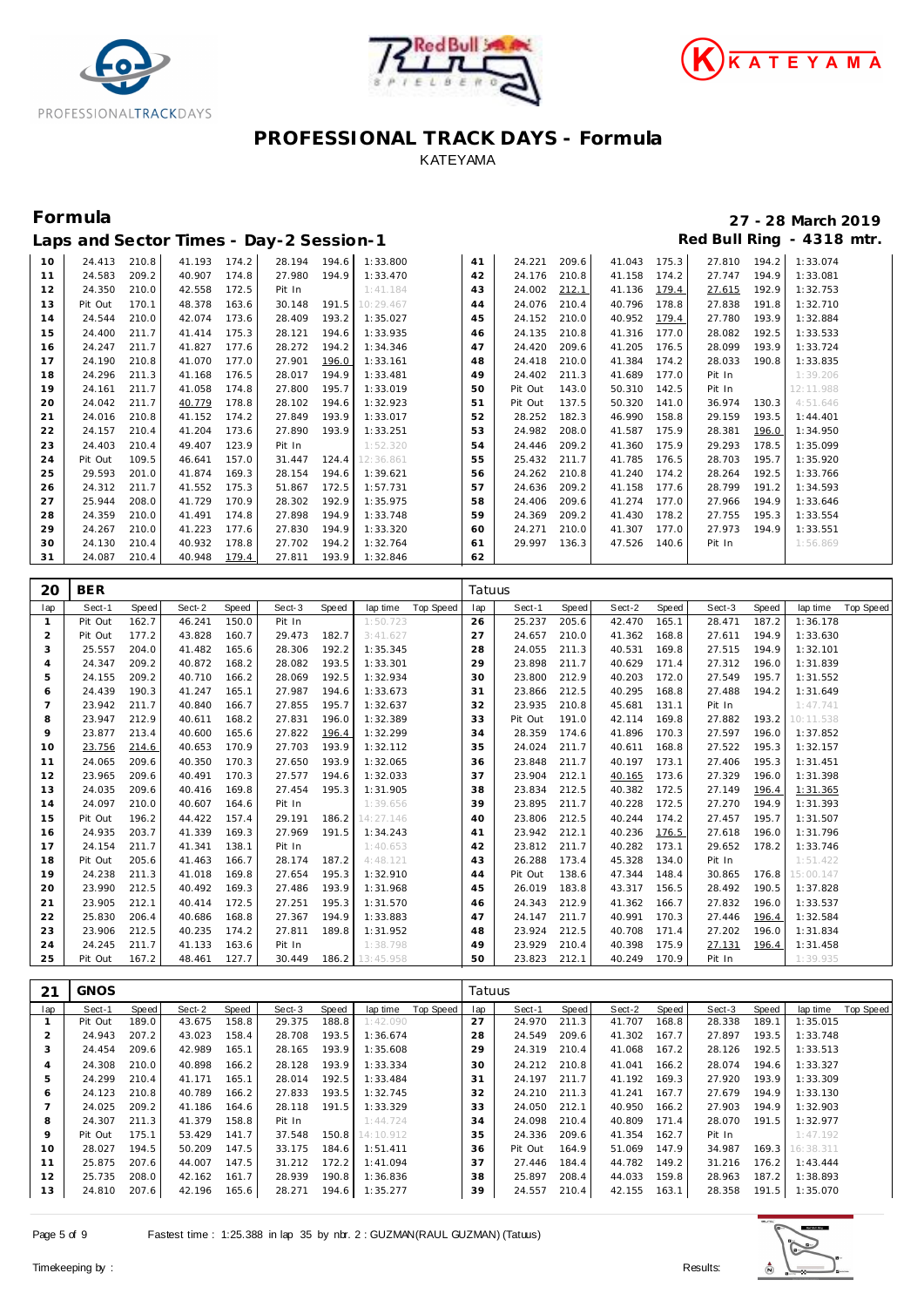





|    |         |       |         |       | Laps and Sector Times - Day-2 Session-1 |       |                 |    |         |       |        |       |        |       | Red Bull Ring - 4318 mtr. |
|----|---------|-------|---------|-------|-----------------------------------------|-------|-----------------|----|---------|-------|--------|-------|--------|-------|---------------------------|
| 14 | 24.419  | 210.8 | 40.990  | 168.2 | 27.964                                  | 193.9 | 1:33.373        | 40 | 24.418  | 211.3 | 41.133 | 166.7 | 28.051 | 194.6 | 1:33.602                  |
| 15 | 24.264  | 211.7 | 41.314  | 167.7 | 27.637                                  | 194.6 | 1:33.215        | 41 | 24.895  | 210.0 | 41.319 | 168.8 | 27.847 | 195.3 | 1:34.061                  |
| 16 | 24.132  | 211.3 | 40.978  | 166.7 | 27.664                                  | 194.6 | 1:32.774        | 42 | 24.137  | 211.7 | 40.930 | 168.2 | 27.752 | 194.6 | 1:32.819                  |
| 17 | 23.994  | 212.1 | 40.723  | 170.3 | 27.704                                  | 194.2 | 1:32.421        | 43 | 24.385  | 211.7 | 41.046 | 169.8 | Pit In |       | 1:45.437                  |
| 18 | 24.270  | 210.4 | 40.561  | 169.3 | 27.526                                  | 194.9 | 1:32.357        | 44 | Pit Out | 205.2 | 42.983 | 157.9 | 28.774 | 192.2 | 6:01.309                  |
| 19 | 24.075  | 211.7 | 40.726  | 169.8 | 27.475                                  | 194.9 | 1:32.276        | 45 | 24.638  | 211.3 | 42.418 | 160.2 | 28.037 | 194.2 | 1:35.093                  |
| 20 | 23.983  | 211.7 | 40.704  | 168.8 | 27.507                                  | 195.3 | 1:32.194        | 46 | 24.485  | 213.4 | 41.061 | 163.6 | 27.736 | 194.9 | 1:33.282                  |
| 21 | 24.089  | 209.2 | 41.058  | 172.0 | 27.634                                  | 194.2 | 1:32.781        | 47 | 24.077  | 213.8 | 40.983 | 165.1 | 27.894 | 196.4 | 1:32.954                  |
| 22 | 23.969  | 211.3 | 40.658  | 170.3 | 27.515                                  | 194.6 | 1:32.142        | 48 | 24.013  | 213.4 | 40.832 | 165.1 | 27.789 | 195.3 | 1:32.634                  |
| 23 | 23.890  | 211.3 | 40.503  | 169.8 | 27.462                                  | 194.9 | 1:31.855        | 49 | 24.017  | 213.4 | 41.119 | 172.5 | 27.864 | 195.7 | 1:33.000                  |
| 24 | 27.940  | 138.9 | :00.993 | 133.0 | Pit In                                  |       | 2:17.496        | 50 | 24.189  | 211.7 | 41.664 | 164.6 | 27.678 | 197.4 | 1:33.531                  |
| 25 | Pit Out | 192.4 | 48.237  | 143.2 | 31.062                                  |       | 187.8 50:44.485 | 51 | 23.941  | 213.8 | 40.854 | 171.4 | Pit In |       | 1:42.504                  |
| 26 | 25.189  | 205.6 | 43.487  | 164.6 | 29.604                                  | 176.2 | 1:38.280        | 52 |         |       |        |       |        |       |                           |

| 22  | BHAITECH3 |       |        |       |        |       |          |           | Tatuus |         |       |        |       |        |       |           |           |
|-----|-----------|-------|--------|-------|--------|-------|----------|-----------|--------|---------|-------|--------|-------|--------|-------|-----------|-----------|
| lap | Sect-1    | Speed | Sect-2 | Speed | Sect-3 | Speed | lap time | Top Speed | lap    | Sect-1  | Speed | Sect-2 | Speed | Sect-3 | Speed | lap time  | Top Speed |
|     | Pit Out   | 162.2 | 50.712 | 150.4 | 32.006 | 184.0 | 1:54.437 |           | 19     | 23.975  | 211.7 | 40.803 | 174.2 | 28.019 | 193.2 | 1:32.797  |           |
|     | 27.224    | 199.1 | 43.361 | 162.7 | 31.027 | 189.1 | 1:41.612 |           | 20     | 24.011  | 212.1 | 40.545 | 173.1 | 27.600 | 192.5 | 1:32.156  |           |
| 3   | 25.021    | 206.4 | 42.060 | 167.2 | 28.394 | 193.2 | 1:35.475 |           | 21     | 24.007  | 211.7 | 40.558 | 175.9 | 27.649 | 193.9 | 1:32.214  |           |
|     | 24.577    | 209.2 | 41.545 | 169.3 | 28.082 | 191.8 | 1:34.204 |           | 22     | 24.053  | 211.3 | 44.324 | 168.2 | Pit In |       | 1:42.048  |           |
| 5   | 24.405    | 210.0 | 40.918 | 173.1 | 27.859 | 193.2 | 1:33.182 |           | 23     | Pit Out | 179.5 | 44.656 | 160.2 | 29.354 | 190.1 | 24:44.705 |           |
| 6   | 24.126    | 210.4 | 40.911 | 172.5 | 27.956 | 193.9 | 1:32.993 |           | 24     | 27.680  | 130.5 | 44.452 | 164.1 | 28.275 | 193.5 | 1:40.407  |           |
|     | 24.143    | 211.3 | 40.646 | 174.2 | 28.286 | 192.5 | 1:33.075 |           | 25     | 24.364  | 210.8 | 41.100 | 171.4 | 27.835 | 195.7 | 1:33.299  |           |
| 8   | 24.175    | 211.3 | 52.422 | 89.3  | 32.164 | 193.2 | 1:48.761 |           | 26     | 24.030  | 212.5 | 40.522 | 174.2 | 27.625 | 195.3 | 1:32.177  |           |
| 9   | 24.335    | 210.8 | 40.918 | 167.7 | Pit In |       | 1:40.934 |           | 27     | 24.180  | 210.8 | 40.646 | 172.0 | 27.613 | 193.9 | 1:32.439  |           |
| 10  | Pit Out   | 196.6 | 45.542 | 153.0 | 29.835 | 187.8 | 8:57.719 |           | 28     | 24.031  | 213.8 | 40.543 | 175.3 | 27.668 | 193.9 | 1:32.242  |           |
| 11  | 26.197    | 182.6 | 43.227 | 166.2 | 28.665 | 190.5 | 1:38.089 |           | 29     | 25.416  | 208.4 | 41.041 | 172.5 | 27.695 | 196.0 | 1:34.152  |           |
| 12  | 24.515    | 210.0 | 41.113 | 167.7 | 27.924 | 194.9 | 1:33.552 |           | 30     | 24.033  | 211.3 | 40.491 | 173.1 | Pit In |       | 10:17.476 |           |
| 13  | 24.324    | 210.4 | 41.073 | 170.3 | 27.716 | 194.2 | 1:33.113 |           | 31     | Pit Out | 187.7 | 44.547 | 155.2 | 29.630 | 188.2 | 11:04.742 |           |
| 14  | 24.163    | 211.7 | 40.778 | 169.3 | 27.672 | 193.9 | 1:32.613 |           | 32     | 26.434  | 197.7 | 46.164 | 164.6 | 28.698 | 191.8 | 1:41.296  |           |
| 15  | 24.028    | 211.7 | 40.596 | 173.1 | 27.752 | 194.6 | 1:32.376 |           | 33     | 24.199  | 212.1 | 41.122 | 172.0 | 28.134 | 192.2 | 1:33.455  |           |
| 16  | 24.067    | 211.3 | 40.746 | 170.9 | 27.708 | 194.9 | 1:32.521 |           | 34     | 24.392  | 210.4 | 40.945 | 169.8 | 27.908 | 195.3 | 1:33.245  |           |
| 17  | 23.974    | 212.1 | 40.599 | 172.0 | 27.625 | 193.2 | 1:32.198 |           | 35     | 24.853  | 211.3 | 40.782 | 172.5 | 27.941 | 194.9 | 1:33.576  |           |
| 18  | 23.942    | 212.1 | 40.601 | 170.3 | 27.558 | 195.3 | 1:32.101 |           | 36     | 24.002  | 212.1 | 42.853 | 148.8 | Pit In |       | 1:43.081  |           |

| 29             | CRAM <sub>1</sub> |       |        |       |        |       |           |           | Tatuus |         |       |          |       |        |       |           |           |
|----------------|-------------------|-------|--------|-------|--------|-------|-----------|-----------|--------|---------|-------|----------|-------|--------|-------|-----------|-----------|
| lap            | Sect-1            | Speed | Sect-2 | Speed | Sect-3 | Speed | lap time  | Top Speed | lap    | Sect-1  | Speed | Sect-2   | Speed | Sect-3 | Speed | lap time  | Top Speed |
| $\mathbf{1}$   | Pit Out           | 144.9 | 52.710 | 132.4 | 33.323 | 136.9 | 2:01.294  |           | 24     | 25.089  | 210.4 | 41.102   | 172.5 | 27.806 | 194.6 | 1:33.997  |           |
| $\overline{2}$ | 29.521            | 204.8 | 48.937 | 161.7 | 29.843 | 175.0 | 1:48.301  |           | 25     | 23.925  | 213.4 | 40.895   | 173.6 | 27.781 | 195.3 | 1:32.601  |           |
| 3              | 25.405            | 207.2 | 42.045 | 164.6 | 28.096 | 192.5 | 1:35.546  |           | 26     | 23.978  | 212.5 | 40.768   | 174.8 | 27.672 | 195.7 | 1:32.418  |           |
| $\overline{4}$ | 24.571            | 210.0 | 41.492 | 164.6 | 27.916 | 193.2 | 1:33.979  |           | 27     | 25.024  | 209.6 | 41.034   | 174.8 | Pit In |       | 1:40.353  |           |
| 5              | 24.353            | 210.8 | 41.356 | 166.2 | 27.708 | 193.9 | 1:33.417  |           | 28     | Pit Out | 107.0 | 1:01.026 | 143.6 | 34.242 | 164.1 | 36:30.629 |           |
| 6              | 25.256            | 173.7 | 46.860 | 110.2 | Pit In |       | 1:54.802  |           | 29     | 27.762  | 194.8 | 44.475   | 158.4 | 31.833 | 130.1 | 1:44.070  |           |
| $\overline{7}$ | Pit Out           | 176.9 | 43.915 | 160.7 | 29.110 | 182.7 | 12:33.214 |           | 30     | 28.432  | 206.8 | 41.951   | 170.9 | 28.364 | 194.9 | 1:38.747  |           |
| 8              | 24.902            | 210.4 | 41.571 | 164.1 | 27.744 | 194.9 | 1:34.217  |           | 31     | 24.304  | 210.4 | 41.404   | 169.8 | 28.111 | 194.6 | 1:33.819  |           |
| 9              | 24.235            | 211.7 | 41.176 | 172.0 | 27.764 | 196.0 | 1:33.175  |           | 32     | 27.463  | 145.9 | 50.875   | 126.5 | Pit In |       | 2:07.119  |           |
| 10             | 25.089            | 210.0 | 41.006 | 170.9 | 27.741 | 194.6 | 1:33.836  |           | 33     | Pit Out | 198.4 | 42.293   | 173.1 | 28.293 | 194.2 | 6:46.174  |           |
| 11             | 24.085            | 212.5 | 40.822 | 170.3 | 27.730 | 194.6 | 1:32.637  |           | 34     | 24.377  | 209.6 | 41.372   | 175.3 | 27.944 | 195.3 | 1:33.693  |           |
| 12             | 23.991            | 212.1 | 40.974 | 174.2 | 27.589 | 195.3 | 1:32.554  |           | 35     | 25.148  | 208.8 | 41.002   | 174.8 | 27.719 | 195.3 | 1:33.869  |           |
| 13             | 24.039            | 211.3 | 40.702 | 173.6 | 27.920 | 194.2 | 1:32.661  |           | 36     | 24.762  | 208.4 | 40.767   | 177.0 | 27.803 | 195.3 | 1:33.332  |           |
| 14             | 24.045            | 211.7 | 40.851 | 170.3 | Pit In |       | 1:38.972  |           | 37     | 24.121  | 212.5 | 40.979   | 170.9 | 27.733 | 194.6 | 1:32.833  |           |
| 15             | Pit Out           | 130.8 | 47.838 | 151.3 | 31.182 | 167.2 | 11:07.652 |           | 38     | 24.057  | 210.4 | 40.938   | 173.1 | 28.735 | 196.4 | 1:33.730  |           |
| 16             | 25.847            | 205.6 | 42.078 | 168.2 | 29.049 | 155.6 | 1:36.974  |           | 39     | 23.994  | 210.4 | 40.810   | 177.0 | 27.671 | 193.5 | 1:32.475  |           |
| 17             | 26.236            | 207.6 | 41.226 | 171.4 | 27.711 | 194.2 | 1:35.173  |           | 40     | 23.986  | 210.8 | 41.817   | 176.5 | 27.606 | 194.6 | 1:33.409  |           |
| 18             | 24.139            | 211.3 | 41.445 | 155.2 | Pit In |       | 1:51.437  |           | 41     | 24.014  | 211.3 | 40.900   | 176.5 | 27.688 | 194.2 | 1:32.602  |           |
| 19             | Pit Out           | 189.7 | 42.732 | 163.1 | 28.278 | 194.2 | 10:28.129 |           | 42     | 23.929  | 212.1 | 40.752   | 174.2 | 27.569 | 196.0 | 1:32.250  |           |
| 20             | 25.644            | 207.2 | 41.713 | 170.9 | 28.326 | 191.5 | 1:35.683  |           | 43     | 24.157  | 209.6 | 42.916   | 173.6 | 27.452 | 196.4 | 1:34.525  |           |
| 21             | 24.202            | 210.8 | 41.253 | 170.9 | 28.160 | 190.1 | 1:33.615  |           | 44     | 23.806  | 212.5 | 40.506   | 175.3 | 27.595 | 194.6 | 1:31.907  |           |
| 22             | 24.050            | 211.7 | 41.056 | 169.3 | 27.680 | 193.9 | 1:32.786  |           | 45     | 24.518  | 194.8 | 55.877   | 142.1 | Pit In |       | 1:58.304  |           |
| 23             | 24.230            | 211.7 | 41.031 | 171.4 | 28.671 | 195.3 | 1:33.932  |           | 46     |         |       |          |       |        |       |           |           |
|                |                   |       |        |       |        |       |           |           |        |         |       |          |       |        |       |           |           |

| 33  |         |         | JESSE SALMENAUTIO |        |                       |       |                  |           | Tatuus |         |       |              |       |                                    |       |                 |           |
|-----|---------|---------|-------------------|--------|-----------------------|-------|------------------|-----------|--------|---------|-------|--------------|-------|------------------------------------|-------|-----------------|-----------|
| lap | Sect-1  | Speed   | Sect-2            | Speed  | Sect-3                | Speed | lap time         | Top Speed | lap    | Sect-1  | Speed | Sect-2       | Speed | Sect-3                             | Speed | lap time        | Top Speed |
|     | Pit Out | 171.8 L | 47.671            | 138.1  | Pit In                |       | 1:54.586         |           | 33     | 24.126  | 210.8 | 44.005 137.1 |       | Pit In                             |       | 1:47.407        |           |
|     | Pit Out | 187.3   | 44.031            | 159.8  | 29.091                |       | $189.5$ 3:34.632 |           | 34     | Pit Out | 206.0 | 41.739       | 162.7 | 27.928                             |       | 194.9 10:11.568 |           |
|     | 24.977  | 192.7   | 41.638            | 165.11 | 27.968 195.3 1:34.583 |       |                  |           | 35     | 24.250  | 208.8 |              |       | 40.625 169.3 27.644 194.2 1:32.519 |       |                 |           |
|     |         |         |                   |        |                       |       |                  |           |        |         |       |              |       |                                    |       |                 |           |

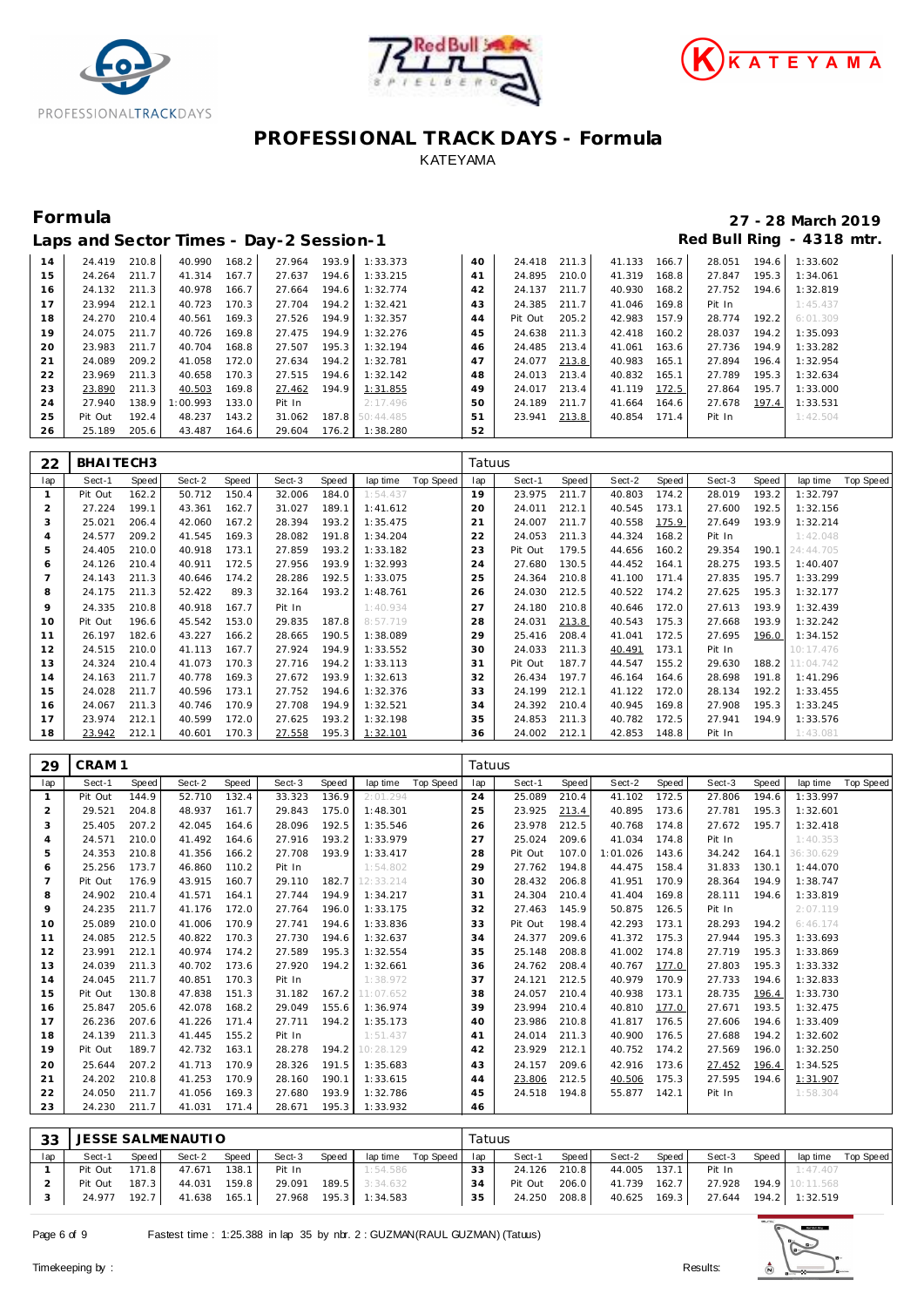





|    |         |       |        |        | Laps and Sector Times - Day-2 Session-1 |       |           |    |         |       |        |       |        |       | Red Bull Ring - 4318 mtr. |
|----|---------|-------|--------|--------|-----------------------------------------|-------|-----------|----|---------|-------|--------|-------|--------|-------|---------------------------|
| 4  | 24.091  | 212.5 | 41.054 | 167.2  | 27.797                                  | 195.7 | 1:32.942  | 36 | 23.957  | 210.4 | 40.341 | 167.7 | 27.515 | 194.2 | 1:31.813                  |
| 5  | 24.007  | 214.2 | 40.990 | 166.7  | 27.887                                  | 194.6 | 1:32.884  | 37 | 23.841  | 211.7 | 40.522 | 166.2 | 27.639 | 195.7 | 1:32.002                  |
| 6  | 24.092  | 209.6 | 40.824 | 167.2  | 27.773                                  | 195.7 | 1:32.689  | 38 | 23.929  | 210.0 | 40.266 | 170.3 | 27.264 | 195.7 | 1:31.459                  |
| 7  | 24.093  | 210.0 | 40.861 | 168.8  | 27.754                                  | 195.3 | 1:32.708  | 39 | 23.870  | 210.8 | 40.417 | 168.8 | 27.296 | 197.1 | 1:31.583                  |
| 8  | 24.067  | 210.0 | 40.628 | 168.2  | 27.764                                  | 195.7 | 1:32.459  | 40 | 23.822  | 211.7 | 40.421 | 167.7 | 27.231 | 196.4 | 1:31.474                  |
| 9  | 24.025  | 210.8 | 40.640 | 166.7  | 27.777                                  | 196.0 | 1:32.442  | 41 | 23.841  | 211.3 | 40.434 | 170.9 | 27.483 | 195.7 | 1:31.758                  |
| 10 | 24.007  | 210.4 | 41.450 | 166.2  | 27.822                                  | 195.3 | 1:33.279  | 42 | 23.942  | 210.4 | 40.382 | 168.8 | 27.408 | 197.1 | 1:31.732                  |
| 11 | 23.972  | 212.1 | 40.530 | 167.7  | 27.974                                  | 196.4 | 1:32.476  | 43 | 23.860  | 210.0 | 40.438 | 168.2 | 29.784 | 184.6 | 1:34.082                  |
| 12 | 23.902  | 212.5 | 40.470 | 166.7  | 27.605                                  | 197.4 | 1:31.977  | 44 | 26.462  | 178.0 | 45.282 | 135.3 | Pit In |       | 1:51.345                  |
| 13 | 23.861  | 212.9 | 40.543 | 166.2  | 27.668                                  | 197.1 | 1:32.072  | 45 | Pit Out | 199.1 | 42.726 | 161.7 | 28.138 | 193.2 | 36:21.117                 |
| 14 | 23.858  | 212.9 | 40.602 | 169.8  | 27.987                                  | 194.9 | 1:32.447  | 46 | 24.459  | 208.4 | 41.364 | 162.7 | 27.766 | 194.6 | 1:33.589                  |
| 15 | 24.046  | 210.8 | 40.450 | 167.7  | 27.723                                  | 197.1 | 1:32.219  | 47 | 24.161  | 208.4 | 44.865 | 136.4 | Pit In |       | 1:51.279                  |
| 16 | 23.925  | 212.5 | 43.613 | 142.1  | Pit In                                  |       | 1:51.117  | 48 | Pit Out | 201.7 | 42.152 | 164.6 | 27.835 | 192.2 | 5:43.144                  |
| 17 | Pit Out | 197.7 | 43.150 | 157.9  | 28.622                                  | 192.2 | 12:13.567 | 49 | 24.885  | 197.7 | 41.180 | 167.2 | 27.693 | 196.7 | 1:33.758                  |
| 18 | 24.629  | 204.0 | 50.973 | 4909.1 | Pit In                                  |       | 1:57.865  | 50 | 23.999  | 209.6 | 40.617 | 167.7 | 27.461 | 197.4 | 1:32.077                  |
| 19 | Pit Out | 201.4 | 42.027 | 163.1  | 27.992                                  | 194.9 | 5:11.277  | 51 | 24.056  | 210.4 | 40.739 | 161.7 | 27.475 | 197.8 | 1:32.270                  |
| 20 | 24.173  | 211.7 | 40.761 | 167.2  | 27.772                                  | 194.9 | 1:32.706  | 52 | 24.028  | 209.6 | 40.765 | 166.2 | Pit In |       | 1:38.058                  |
| 21 | 24.085  | 211.3 | 40.690 | 166.7  | 27.601                                  | 194.2 | 1:32.376  | 53 | Pit Out | 202.9 | 41.736 | 163.1 | 27.570 | 197.1 | 7:10.065                  |
| 22 | 24.094  | 211.3 | 40.625 | 170.3  | 27.380                                  | 195.7 | 1:32.099  | 54 | 23.981  | 212.1 | 40.734 | 166.7 | 27.688 | 195.7 | 1:32.403                  |
| 23 | 23.949  | 211.3 | 40.600 | 166.7  | 27.477                                  | 195.3 | 1:32.026  | 55 | 23.867  | 212.5 | 41.366 | 167.7 | 27.278 | 198.5 | 1:32.511                  |
| 24 | 23.951  | 211.7 | 40.639 | 168.2  | 27.521                                  | 195.7 | 1:32.111  | 56 | 23.884  | 211.3 | 40.458 | 167.2 | 27.223 | 197.1 | 1:31.565                  |
| 25 | 24.002  | 210.8 | 40.558 | 166.7  | 27.751                                  | 195.7 | 1:32.311  | 57 | 23.931  | 210.0 | 40.415 | 165.1 | Pit In |       | 1:36.752                  |
| 26 | 24.083  | 211.3 | 40.612 | 164.6  | 28.970                                  | 192.2 | 1:33.665  | 58 | Pit Out | 185.4 | 46.347 | 147.1 | 29.479 | 189.8 | 9:46.660                  |
| 27 | 25.405  | 172.1 | 53.604 | 125.6  | Pit In                                  |       | 2:02.405  | 59 | 25.839  | 205.2 | 41.572 | 164.1 | 27.465 | 194.2 | 1:34.876                  |
| 28 | Pit Out | 167.0 | 46.911 | 148.8  | 32.440                                  | 164.6 | 13:07.404 | 60 | 24.149  | 214.2 | 40.595 | 167.2 | 27.183 | 199.3 | 1:31.927                  |
| 29 | 26.509  | 174.0 | 42.930 | 159.3  | 28.035                                  | 192.5 | 1:37.474  | 61 | 23.758  | 214.2 | 40.556 | 168.8 | 27.014 | 198.9 | 1:31.328                  |
| 30 | 24.890  | 202.5 | 41.142 | 165.1  | 27.473                                  | 195.3 | 1:33.505  | 62 | 23.812  | 214.2 | 40.529 | 168.8 | 27.187 | 197.8 | 1:31.528                  |
| 31 | 24.247  | 210.4 | 40.605 | 170.3  | 27.309                                  | 195.7 | 1:32.161  | 63 | 23.839  | 215.9 | 40.879 | 169.8 | 27.094 | 199.3 | 1:31.812                  |
| 32 | 23.965  | 210.8 | 44.134 | 139.9  | 29.492                                  | 195.7 | 1:37.591  | 64 | 23.699  | 212.1 | 40.351 | 167.2 | Pit In |       | 1:40.249                  |

| 55             | CRAM <sub>2</sub> |       |        |       |        |       |           |           | Tatuus |          |       |        |       |        |       |           |           |
|----------------|-------------------|-------|--------|-------|--------|-------|-----------|-----------|--------|----------|-------|--------|-------|--------|-------|-----------|-----------|
| lap            | Sect-1            | Speed | Sect-2 | Speed | Sect-3 | Speed | lap time  | Top Speed | lap    | Sect-1   | Speed | Sect-2 | Speed | Sect-3 | Speed | lap time  | Top Speed |
| $\mathbf{1}$   | Pit Out           | 166.5 | 51.222 | 132.7 | 32.584 | 180.3 | 1:54.450  |           | 26     | 24.162   | 211.3 | 40.670 | 172.0 | 27.521 | 194.6 | 1:32.353  |           |
| $\overline{2}$ | 26.559            | 192.7 | 44.433 | 152.1 | 30.084 | 185.2 | 1:41.076  |           | 27     | 23.983   | 210.0 | 44.578 | 145.2 | 30.407 | 186.2 | 1:38.968  |           |
| 3              | 26.652            | 201.0 | 44.247 | 161.2 | 29.732 | 191.5 | 1:40.631  |           | 28     | 24.651   | 209.2 | 44.854 | 151.3 | Pit In |       | 1:45.398  |           |
| $\overline{4}$ | 24.999            | 207.2 | 42.066 | 163.6 | 28.523 | 190.5 | 1:35.588  |           | 29     | Pit Out  | 170.4 | 50.798 | 130.4 | 32.177 | 180.0 | 13:35.813 |           |
| 5              | 24.628            | 208.4 | 41.551 | 169.8 | Pit In |       | 1:40.815  |           | 30     | 26.263   | 206.0 | 43.900 | 154.3 | 29.178 | 187.5 | 1:39.341  |           |
| 6              | Pit Out           | 208.0 | 42.884 | 165.1 | 29.500 | 191.2 | 2:11.870  |           | 31     | 25.581   | 207.6 | 41.979 | 166.2 | 28.029 | 192.9 | 1:35.589  |           |
| $\overline{7}$ | 24.566            | 210.8 | 42.071 | 170.9 | Pit In |       | 1:47.690  |           | 32     | 24.460   | 209.6 | 41.389 | 172.0 | 27.948 | 192.5 | 1:33.797  |           |
| 8              | Pit Out           | 195.9 | 42.539 | 165.6 | 28.455 | 191.8 | 7:16.214  |           | 33     | 2:29.022 | 188.7 | 42.842 | 169.8 | 28.302 | 193.2 | 3:40.166  |           |
| 9              | 25.477            | 208.4 | 41.459 | 169.3 | 28.527 | 184.9 | 1:35.463  |           | 34     | 24.590   | 208.4 | 41.068 | 173.1 | 27.791 | 193.5 | 1:33.449  |           |
| 10             | 24.836            | 208.8 | 41.341 | 173.1 | 28.062 | 193.9 | 1:34.239  |           | 35     | 24.166   | 210.4 | 40.834 | 174.2 | 27.438 | 194.6 | 1:32.438  |           |
| 11             | 24.395            | 210.4 | 41.014 | 171.4 | 27.756 | 194.2 | 1:33.165  |           | 36     | 23.978   | 211.3 | 40.811 | 174.8 | 27.727 | 191.2 | 1:32.516  |           |
| 12             | 24.304            | 210.8 | 40.880 | 171.4 | 27.747 | 193.9 | 1:32.931  |           | 37     | 24.080   | 209.2 | 41.200 | 174.2 | 27.661 | 192.9 | 1:32.941  |           |
| 13             | 24.237            | 211.3 | 41.042 | 173.6 | 27.664 | 194.2 | 1:32.943  |           | 38     | 24.274   | 208.4 | 40.793 | 174.2 | 27.600 | 193.5 | 1:32.667  |           |
| 14             | 24.501            | 209.2 | 40.857 | 173.6 | 27.528 | 195.3 | 1:32.886  |           | 39     | 24.381   | 208.8 | 43.877 | 145.2 | 29.908 | 193.5 | 1:38.166  |           |
| 15             | 24.218            | 209.2 | 40.609 | 174.2 | 27.556 | 195.3 | 1:32.383  |           | 40     | 24.284   | 209.6 | 40.741 | 175.9 | 27.547 | 194.2 | 1:32.572  |           |
| 16             | 24.324            | 209.6 | 41.235 | 173.6 | 27.936 | 193.2 | 1:33.495  |           | 41     | 24.013   | 212.1 | 40.697 | 174.2 | 27.449 | 194.9 | 1:32.159  |           |
| 17             | 24.040            | 212.5 | 40.723 | 171.4 | 27.500 | 195.7 | 1:32.263  |           | 42     | 24.012   | 210.8 | 40.629 | 175.9 | 27.827 | 194.9 | 1:32.468  |           |
| 18             | 25.548            | 195.9 | 44.568 | 149.2 | Pit In |       | 1:48.164  |           | 43     | 27.321   | 200.6 | 42.109 | 176.5 | Pit In |       | 1:44.402  |           |
| 19             | Pit Out           | 163.4 | 47.534 | 143.2 | 31.642 | 181.2 | 28:02.542 |           | 44     | Pit Out  | 199.9 | 44.175 | 160.7 | 30.220 | 185.9 | 24:49.208 |           |
| 20             | 25.383            | 205.2 | 43.164 | 166.7 | 28.738 | 190.1 | 1:37.285  |           | 45     | 25.293   | 204.0 | 42.549 | 164.1 | 28.401 | 193.2 | 1:36.243  |           |
| 21             | 24.761            | 208.4 | 41.897 | 171.4 | 27.722 | 193.9 | 1:34.380  |           | 46     | 24.665   | 206.8 | 41.432 | 170.3 | 27.840 | 192.9 | 1:33.937  |           |
| 22             | 24.496            | 209.6 | 41.023 | 175.3 | 27.709 | 192.5 | 1:33.228  |           | 47     | 25.214   | 205.2 | 41.468 | 172.0 | Pit In |       | 1:43.045  |           |
| 23             | 24.439            | 209.2 | 40.799 | 174.8 | 28.169 | 187.2 | 1:33.407  |           | 48     | Pit Out  | 199.1 | 45.304 | 150.8 | 29.463 | 191.5 | 5:28.380  |           |
| 24             | 1:09.180          | 181.0 | 48.132 | 161.2 | 29.172 | 190.8 | 2:26.484  |           | 49     | 24.562   | 209.6 | 41.450 | 173.1 | 27.900 | 193.5 | 1:33.912  |           |
| 25             | 24.576            | 210.0 | 41.016 | 174.2 | 27.714 | 194.2 | 1:33.306  |           | 50     | 1:14.343 | 177.4 | 46.650 | 143.2 | Pit In |       | 2:38.056  |           |

| -57 | BHAITECH4 |       |        |       |        |       |          |           | Tatuus |         |       |        |       |        |       |          |           |
|-----|-----------|-------|--------|-------|--------|-------|----------|-----------|--------|---------|-------|--------|-------|--------|-------|----------|-----------|
| lap | Sect-1    | Speed | Sect-2 | Speed | Sect-3 | Speed | lap time | Top Speed | lap    | Sect-1  | Speed | Sect-2 | Speed | Sect-3 | Speed | lap time | Top Speed |
|     | Pit Out   | 176.9 | 47.388 | 150.8 | 29.157 | 184.9 | 1:42.939 |           | 24     | 24.256  | 207.6 | 40.700 | 168.2 | 27.625 | 194.2 | 1:32.581 |           |
|     | 25.324    | 198.4 | 42.162 | 163.6 | 28.321 | 189.5 | 1:35.807 |           | 25     | 25.933  | 173.4 | 43.561 | 163.6 | Pit In |       | 1:44.472 |           |
|     | 24.421    | 206.4 | 41.185 | 168.2 | 27.971 | 193.2 | 1:33.577 |           | 26     | Pit Out | 201.4 | 43.107 | 166.2 | 27.608 | 193.5 | 7:20.618 |           |
|     | 24.058    | 207.2 | 40.758 | 166.7 | 27.550 | 194.6 | 1:32.366 |           | 27     | 23.961  | 210.8 | 40.553 | 168.8 | 27.233 | 196.4 | 1:31.747 |           |
| ь   | 23.986    | 208.4 | 40.728 | 169.3 | 27.530 | 193.5 | 1:32.244 |           | 28     | 23.928  | 210.8 | 40.412 | 173.1 | 27.444 | 195.3 | 1:31.784 |           |
| 6   | 23.904    | 211.3 | 40.606 | 168.8 | 27.610 | 194.6 | 1:32.120 |           | 29     | 23.907  | 210.4 | 40.749 | 168.8 | 27.338 | 194.2 | 1:31.994 |           |

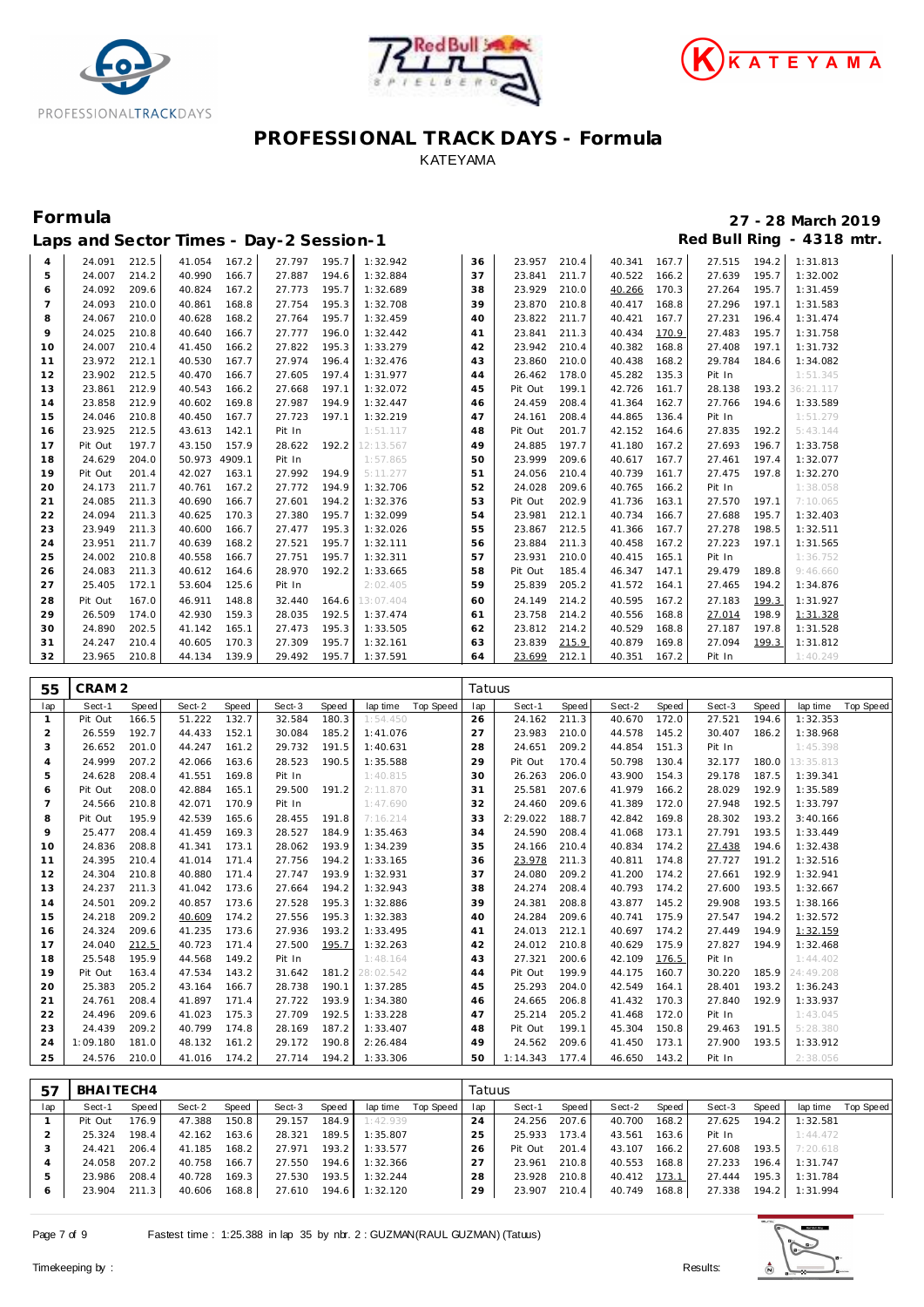





|    | Laps and Sector Times - Day-2 Session-1 |       |        |       |        |       |           |    |         |       |          |       |        |       | Red Bull Ring - 4318 mtr. |
|----|-----------------------------------------|-------|--------|-------|--------|-------|-----------|----|---------|-------|----------|-------|--------|-------|---------------------------|
|    | 23.974                                  | 208.4 | 40.656 | 168.8 | 27.354 | 194.2 | 1:31.984  | 30 | 23.841  | 211.3 | 40.517   | 169.3 | 27.159 | 195.7 | 1:31.517                  |
| 8  | 24.073                                  | 209.6 | 40.461 | 168.2 | 27.448 | 193.9 | 1:31.982  | 31 | 23.805  | 211.3 | 40.289   | 170.9 | 27.179 | 196.4 | 1:31.273                  |
| 9  | 23.915                                  | 210.4 | 40.625 | 167.2 | 27.594 | 196.4 | 1:32.134  | 32 | 24.089  | 210.0 | 41.001   | 170.3 | 27.867 | 181.5 | 1:32.957                  |
| 10 | 24.784                                  | 210.8 | 40.999 | 144.0 | Pit In |       | 1:41.136  | 33 | 24.316  | 209.2 | 40.424   | 170.9 | 27.354 | 196.7 | 1:32.094                  |
| 11 | Pit Out                                 | 198.4 | 41.568 | 163.1 | 27.663 | 194.6 | 6:05.817  | 34 | 23.786  | 211.3 | 40.342   | 170.9 | 27.264 | 195.7 | 1:31.392                  |
| 12 | 23.945                                  | 209.6 | 40.740 | 169.8 | 27.744 | 194.6 | 1:32.429  | 35 | 23.826  | 211.7 | 40.885   | 169.3 | 27.670 | 193.9 | 1:32.381                  |
| 13 | 24.020                                  | 209.6 | 40.520 | 168.8 | 27.634 | 194.9 | 1:32.174  | 36 | 23.943  | 209.6 | 40.412   | 170.9 | 27.217 | 195.3 | 1:31.572                  |
| 14 | 23.958                                  | 210.0 | 40.700 | 167.2 | 27.506 | 194.2 | 1:32.164  | 37 | 23.831  | 209.6 | 1:03.210 | 138.5 | Pit In |       | 2:01.901                  |
| 15 | 23.812                                  | 211.3 | 40.722 | 168.8 | 27.904 | 194.2 | 1:32.438  | 38 | Pit Out | 175.4 | 46.079   | 151.3 | 30.380 | 184.0 | 49:00.078                 |
| 16 | 23.895                                  | 210.8 | 40.397 | 170.3 | 27.529 | 194.9 | 1:31.821  | 39 | 25.401  | 204.8 | 42.360   | 164.1 | 27.834 | 193.2 | 1:35.595                  |
| 17 | 23.852                                  | 211.3 | 40.366 | 173.1 | 27.560 | 194.9 | 1:31.778  | 40 | 24.468  | 211.3 | 41.068   | 164.6 | 27.594 | 193.9 | 1:33.130                  |
| 18 | 23.800                                  | 213.4 | 40.268 | 170.3 | 27.715 | 196.4 | 1:31.783  | 41 | 24.017  | 211.7 | 41.048   | 168.8 | 27.134 | 197.8 | 1:32.199                  |
| 19 | 23.702                                  | 213.8 | 40.478 | 169.3 | 27.543 | 193.2 | 1:31.723  | 42 | 23.885  | 211.7 | 40.749   | 169.3 | 27.236 | 196.0 | 1:31.870                  |
| 20 | 23.963                                  | 209.2 | 40.625 | 169.3 | 27.500 | 194.9 | 1:32.088  | 43 | 23.857  | 211.7 | 40.266   | 172.0 | 27.094 | 197.4 | 1:31.217                  |
| 21 | 23.893                                  | 210.8 | 41.406 | 167.7 | Pit In |       | 1:37.964  | 44 | 23.734  | 210.8 | 40.160   | 172.0 | 27.057 | 197.8 | 1:30.951                  |
| 22 | Pit Out                                 | 178.9 | 45.191 | 155.6 | 29.075 | 187.8 | 38:40.293 | 45 | 23.725  | 210.8 | 42.441   | 155.2 | Pit In |       | 1:43.207                  |
| 23 | 24.863                                  | 205.2 | 41.323 | 169.8 | 27.801 | 194.6 | 1:33.987  | 46 |         |       |          |       |        |       |                           |

| 94             | CRAM <sub>3</sub> |       |        |              |        |       |           |                  | Tatuus |         |       |        |       |        |       |           |                  |
|----------------|-------------------|-------|--------|--------------|--------|-------|-----------|------------------|--------|---------|-------|--------|-------|--------|-------|-----------|------------------|
| lap            | Sect-1            | Speed | Sect-2 | <b>Speed</b> | Sect-3 | Speed | lap time  | <b>Top Speed</b> | lap    | Sect-1  | Speed | Sect-2 | Speed | Sect-3 | Speed | lap time  | <b>Top Speed</b> |
| 1              | Pit Out           | 172.3 | 50.444 | 144.0        | 33.848 | 186.2 | 1:52.669  |                  | 27     | 23.983  | 212.5 | 40.791 | 177.6 | 27.689 | 195.7 | 1:32.463  |                  |
| $\overline{2}$ | 26.322            | 200.2 | 52.668 | 156.5        | 30.295 | 156.3 | 1:49.285  |                  | 28     | 24.030  | 213.8 | 41.735 | 175.3 | Pit In |       | 1:47.587  |                  |
| 3              | 26.106            | 208.0 | 42.399 | 159.3        | 28.983 | 192.2 | 1:37.488  |                  | 29     | Pit Out | 204.8 | 44.171 | 164.1 | 28.874 | 192.5 | 14:25.286 |                  |
| 4              | 24.364            | 212.5 | 42.463 | 125.0        | Pit In |       | 1:50.759  |                  | 30     | 24.754  | 209.6 | 42.219 | 173.1 | 28.115 | 194.2 | 1:35.088  |                  |
| 5              | Pit Out           | 205.2 | 42.668 | 170.3        | 28.666 | 193.2 | 6:32.119  |                  | 31     | 24.287  | 211.3 | 41.411 | 174.8 | 27.998 | 192.2 | 1:33.696  |                  |
| 6              | 24.475            | 210.8 | 41.452 | 174.8        | 28.085 | 193.9 | 1:34.012  |                  | 32     | 24.088  | 211.7 | 41.313 | 174.2 | 27.871 | 194.9 | 1:33.272  |                  |
| 7              | 24.204            | 212.1 | 42.038 | 173.1        | 27.765 | 195.3 | 1:34.007  |                  | 33     | 24.131  | 210.8 | 40.898 | 175.3 | 27.711 | 195.7 | 1:32.740  |                  |
| 8              | 24.216            | 212.1 | 40.960 | 178.8        | 27.639 | 194.9 | 1:32.815  |                  | 34     | 24.183  | 211.3 | 40.851 | 177.0 | 27.672 | 194.6 | 1:32.706  |                  |
| 9              | 24.253            | 212.9 | 41.401 | 175.3        | 28.408 | 195.3 | 1:34.062  |                  | 35     | 24.045  | 211.3 | 40.703 | 177.6 | 27.587 | 194.2 | 1:32.335  |                  |
| 10             | 23.987            | 214.6 | 40.661 | 178.2        | 27.725 | 196.0 | 1:32.373  |                  | 36     | 24.071  | 211.7 | 40.531 | 177.0 | 27.323 | 195.7 | 1:31.925  |                  |
| 11             | 24.084            | 213.4 | 40.607 | 178.8        | 27.478 | 196.0 | 1:32.169  |                  | 37     | 23.915  | 212.9 | 40.808 | 178.2 | 27.577 | 194.6 | 1:32.300  |                  |
| 12             | 23.780            | 213.4 | 40.732 | 177.6        | 27.605 | 195.7 | 1:32.117  |                  | 38     | 24.010  | 212.9 | 40.649 | 178.2 | 27.509 | 194.9 | 1:32.168  |                  |
| 13             | 23.945            | 213.4 | 40.471 | 178.8        | 27.423 | 194.2 | 1:31.839  |                  | 39     | 23.903  | 212.5 | 40.660 | 176.5 | 27.544 | 194.9 | 1:32.107  |                  |
| 14             | 23.916            | 212.9 | 40.738 | 178.2        | Pit In |       | 1:41.541  |                  | 40     | 24.101  | 212.1 | 41.619 | 156.1 | Pit In |       | 1:47.216  |                  |
| 15             | Pit Out           | 145.3 | 49.983 | 153.8        | 30.910 | 150.2 | 13:15.778 |                  | 41     | Pit Out | 111.2 | 58.963 | 117.6 | 33.721 | 182.4 | 32:00.302 |                  |
| 16             | 27.205            | 204.4 | 43.142 | 167.7        | 28.978 | 188.2 | 1:39.325  |                  | 42     | 27.070  | 191.3 | 43.785 | 162.2 | 29.161 | 193.2 | 1:40.016  |                  |
| 17             | 24.776            | 211.3 | 41.896 | 171.4        | 27.855 | 195.3 | 1:34.527  |                  | 43     | 24.655  | 210.0 | 42.540 | 172.0 | 29.121 | 193.5 | 1:36.316  |                  |
| 18             | 24.213            | 212.1 | 40.971 | 175.9        | Pit In |       | 1:47.273  |                  | 44     | 24.378  | 210.8 | 41.311 | 169.8 | Pit In |       | 1:51.088  |                  |
| 19             | Pit Out           | 203.3 | 44.061 | 167.7        | 28.622 | 191.8 | 11:19.531 |                  | 45     | Pit Out | 202.9 | 42.867 | 166.7 | 28.656 | 192.9 | 6:15.144  |                  |
| 20             | 24.559            | 210.8 | 41.351 | 173.1        | 27.853 | 195.3 | 1:33.763  |                  | 46     | 24.330  | 211.7 | 41.481 | 172.5 | 28.019 | 196.0 | 1:33.830  |                  |
| 21             | 24.299            | 211.7 | 40.902 | 174.2        | 27.818 | 195.7 | 1:33.019  |                  | 47     | 23.993  | 213.4 | 41.172 | 175.9 | 27.711 | 192.9 | 1:32.876  |                  |
| 22             | 23.950            | 212.9 | 40.772 | 177.6        | 27.481 | 196.0 | 1:32.203  |                  | 48     | 23.994  | 213.8 | 40.916 | 178.2 | 27.646 | 198.2 | 1:32.556  |                  |
| 23             | 24.004            | 212.9 | 40.572 | 175.9        | 27.593 | 196.7 | 1:32.169  |                  | 49     | 23.894  | 212.9 | 40.984 | 174.8 | 27.491 | 197.1 | 1:32.369  |                  |
| 24             | 23.992            | 212.9 | 40.514 | 178.2        | 27.313 | 197.1 | 1:31.819  |                  | 50     | 23.931  | 212.5 | 40.597 | 177.6 | 27.568 | 195.3 | 1:32.096  |                  |
| 25             | 23.914            | 212.5 | 40.785 | 169.3        | 29.388 | 196.7 | 1:34.087  |                  | 51     | 23.939  | 210.4 | 40.670 | 179.4 | 27.284 | 197.1 | 1:31.893  |                  |
| 26             | 24.107            | 213.4 | 41.006 | 175.9        | 28.156 | 194.6 | 1:33.269  |                  | 52     | 23.831  | 210.8 | 43.343 | 133.0 | Pit In |       | 1:47.528  |                  |

| 99           | COLA    |       |        |       |        |       |                 |           |     | DALLARA F312 |       |        |       |        |       |          |           |
|--------------|---------|-------|--------|-------|--------|-------|-----------------|-----------|-----|--------------|-------|--------|-------|--------|-------|----------|-----------|
| lap          | Sect-1  | Speed | Sect-2 | Speed | Sect-3 | Speed | lap time        | Top Speed | lap | Sect-1       | Speed | Sect-2 | Speed | Sect-3 | Speed | lap time | Top Speed |
|              | Pit Out | 129.1 | 57.253 | 126.5 | 37.370 | 158.8 | 2:06.165        |           | 12  | Pit Out      | 208.0 | 41.079 | 172.5 | 26.929 | 200.0 | 1:50.572 |           |
|              | 30.209  | 158.1 | 52.165 | 138.1 | 34.437 | 159.1 | 1:56.811        |           | 13  | 26.090       | 206.4 | 42.721 | 168.8 | 27.026 | 199.3 | 1:35.837 |           |
| 3            | 32.161  | 157.2 | 50.589 | 141.4 | 34.638 | 180.9 | 1:57.388        |           | 14  | 23.578       | 212.5 | 38.942 | 187.5 | 26.057 | 200.7 | 1:28.577 |           |
|              | 27.828  | 166.7 | 44.975 | 145.6 | Pit In |       | 1:48.784        |           | 15  | 23.400       | 213.4 | 46.376 | 123.6 | Pit In |       | 1:45.766 |           |
| 5            | Pit Out | 203.7 | 43.425 | 160.2 | 27.725 | 197.1 | 19:41.781       |           | 16  | Pit Out      | 202.9 | 41.391 | 166.7 | 31.154 | 198.2 | 9:25.732 |           |
| <sup>6</sup> | 24.013  | 208.8 | 39.707 | 179.4 | 26.539 | 198.5 | 1:30.259        |           |     | 23.614       | 213.8 | 39.485 | 183.7 | 25.974 | 201.5 | 1:29.073 |           |
|              | 23.756  | 210.4 | 39.880 | 183.7 | 26.242 | 199.6 | 1:29.878        |           | 18  | 23.357       | 215.9 | 47.277 | 161.7 | 27.010 | 200.4 | 1:37.644 |           |
| 8            | 23.682  | 214.2 | 39.180 | 186.9 | 26.236 | 200.7 | 1:29.098        |           | 19  | 23.295       | 212.9 | 39.258 | 184.9 | 25.625 | 204.5 | 1:28.178 |           |
| $\circ$      | 23.255  | 214.6 | 38.780 | 187.5 | Pit In |       | 11:54.744       |           | 20  | 23.142       | 213.4 | 38.570 | 187.5 | 25.556 | 203.0 | 1:27.268 |           |
| 10           | Pit Out | 195.2 | 45.617 | 151.7 | 28.308 |       | 195.7 16:33.689 |           | 21  | 26.115       | 185.1 | 45.131 | 153.8 | Pit In |       | 1:47.737 |           |
|              | 25.118  | 202.9 | 43.604 | 157.0 | Pit In |       | 1:43.381        |           | 22  |              |       |        |       |        |       |          |           |
|              |         |       |        |       |        |       |                 |           |     |              |       |        |       |        |       |          |           |

|     | 111   LORENZO FERRARI |              |              |       |                                    |       |                       |                        | Tatuus       |              |       |              |       |        |       |                       |           |
|-----|-----------------------|--------------|--------------|-------|------------------------------------|-------|-----------------------|------------------------|--------------|--------------|-------|--------------|-------|--------|-------|-----------------------|-----------|
| lap | Sect-1                | Speed        | Sect-2       | Speed | Sect-3                             | Speed |                       | laptime Top Speed I ap |              | Sect-1       | Speed | Sect-2       | Speed | Sect-3 | Speed | lap time              | Top Speed |
|     | Pit Out               | 176.91       | 49.589       | 153.8 |                                    |       | 31.288 186.2 1:51.875 |                        | 21           | Pit Out      | 201.0 | 42.876 157.0 |       |        |       | 29.056 192.5 8:07.246 |           |
|     | 25.836                | 200.6        | 43.090 167.7 |       | 28.705 191.8 1:37.631              |       |                       |                        | $22^{\circ}$ | 24.486       | 209.2 | 41.612 166.2 |       |        |       | 27.984 193.9 1:34.082 |           |
|     |                       | 24.466 210.0 |              |       | 41.692 167.7 28.268 191.2 1:34.426 |       |                       |                        | 23           | 24.075 211.7 |       | 40.814 167.7 |       |        |       | 27.639 194.6 1:32.528 |           |